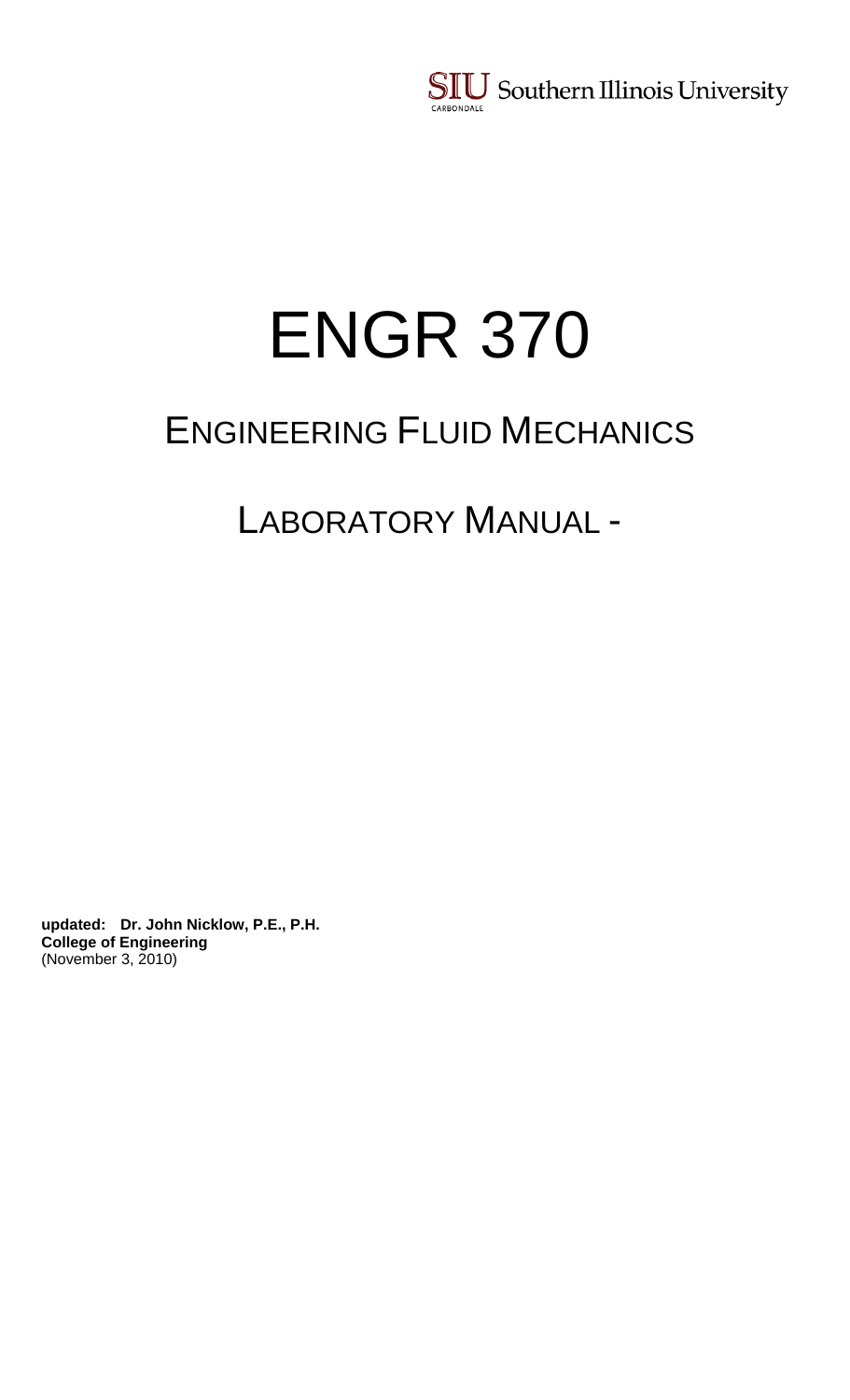## **TABLE OF CONTENTS**

|                            |                                         | Page           |  |
|----------------------------|-----------------------------------------|----------------|--|
| List of Figures            |                                         | $\overline{2}$ |  |
| Introduction               |                                         | 3              |  |
| <b>Report Requirements</b> |                                         | $\overline{4}$ |  |
| 1.0                        | <b>Properties of Fluids</b>             | 5              |  |
| 2.0                        | <b>Bernoulli's Equation</b>             | 8              |  |
| 3.0                        | <b>Sharp-Crested Weir</b>               | 12             |  |
| 4.0                        | Pelton Wheel                            | 15             |  |
| 5.0                        | Impact Jet                              | 17             |  |
| 6.0                        | <b>Closed Conduit Flow</b>              | 19             |  |
| 7.0                        | <b>Hydraulic Jump</b>                   | 23             |  |
| 8.0                        | <b>Centrifugal Pump Characteristics</b> | 27             |  |
| 9.0                        | Mobile Bed Flow Visualization           | 30             |  |
| 10.0                       | <b>Minor Loss Experiment</b>            | 33             |  |
| References<br>36           |                                         |                |  |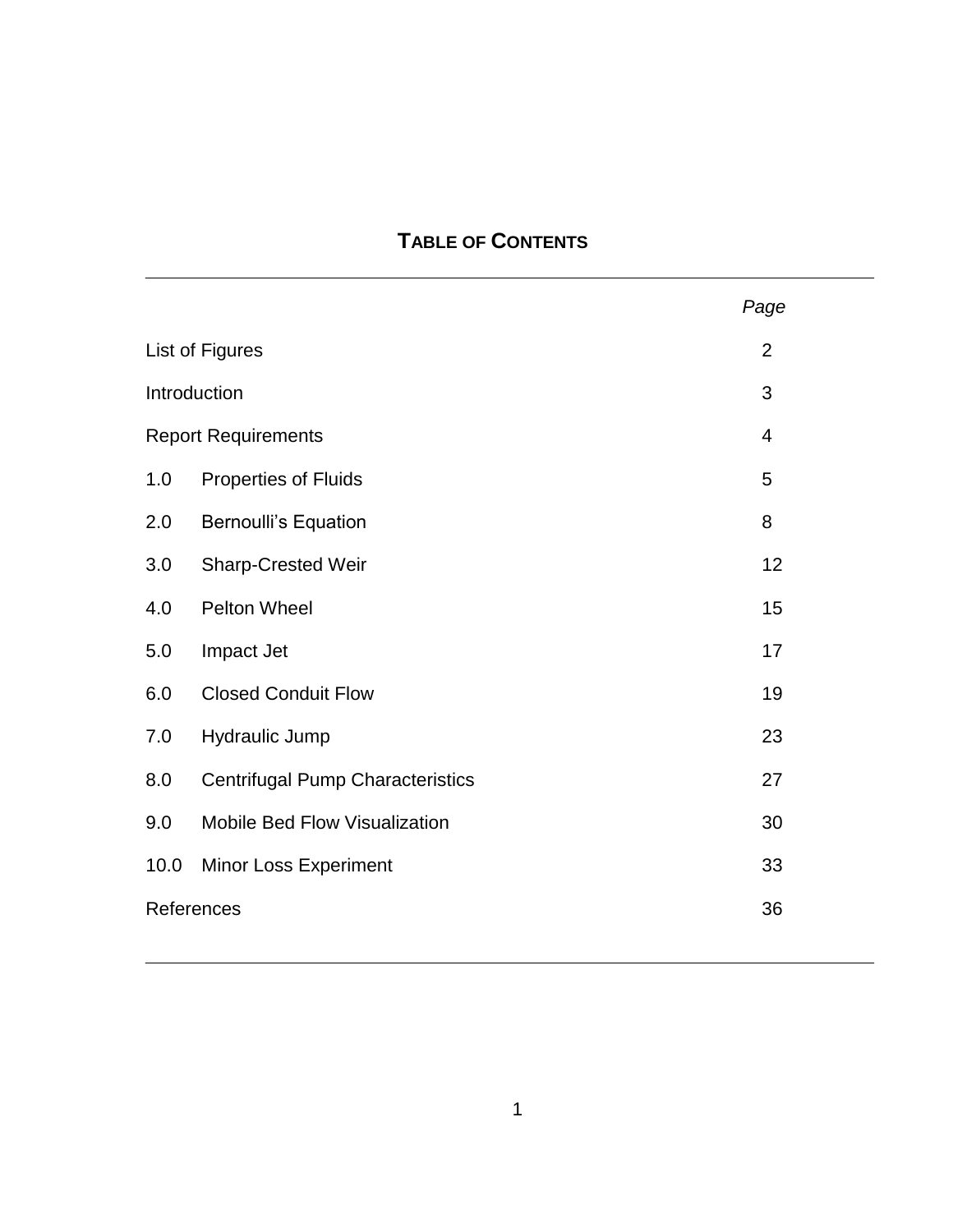## **LIST OF FIGURES**

|           |                                                                                     | Page |
|-----------|-------------------------------------------------------------------------------------|------|
| Figure 1: | Free Body Diagram of Falling Sphere                                                 | 5    |
| Figure 2: | Differential Fluid Element and Streamline                                           | 8    |
| Figure 3: | Venturi Dimensions (mm)                                                             | 11   |
| Figure 4: | Liquid Jet Deflected by a Stationary Plate                                          | 17   |
| Figure 5: | Energy and Hydraulic Grade Lines                                                    | 21   |
| Figure 6: | Hydraulic Jump                                                                      | 23   |
| Figure 7: | Hydraulic Jump Profile, Specific Force Diagram, and<br><b>Specific Energy Curve</b> | 25   |
| Figure 8: | <b>Pump Characteristic Curves</b>                                                   | 29   |
| Figure 9: | Flow Around a Circular Cylinder                                                     | 30   |
|           |                                                                                     |      |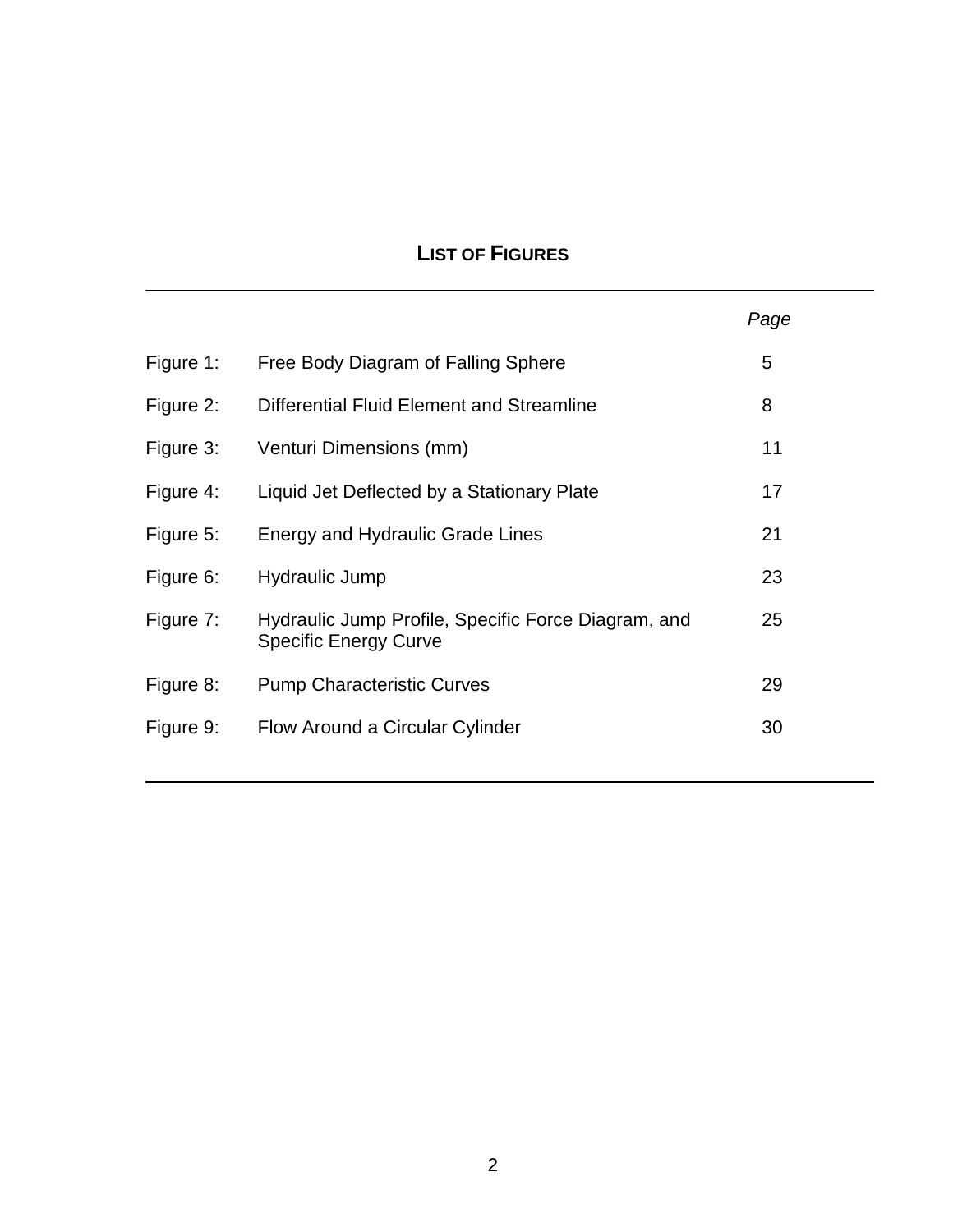#### **INTRODUCTION**

This laboratory manual is intended to guide you through several experiments in the study of engineering fluid mechanics. Because of the nature of the course and laboratory facilities, you may be required to perform some experiments on material not yet covered in the classroom. This requires an extra effort on your part to read the relevant sections of the textbook, as well as the lab manual, *before* you come to the lab. Being prepared will assist you in understanding the experimental work and allow you to finish in the allotted time.

The lab report is considered to be an engineering technical report. As such, you will be evaluated on your ability to correctly complete the experiment and analysis, as well as your ability to clearly communicate your methodology, results, and ideas to others. The text should be completed using a word processor. Write in the past tense, and pay special attention to spelling and grammar. Be sure to cite references for any information, including equations, which you did not originate. Plagiarism, which involves the copying of published or unpublished work of another individual, will be severely penalized (please refer to "Academic Integrity" in the course syllabus). All charts, plots and drawings should be original (e.g. created by you) and completed using a computer. Most charts, plots and drawings can be imported directly from the software used to create them into your word processing software. The requirements for each section of the report are explained in detail on page 4, along with the criteria upon which your grade will be based. Your teaching assistant will distribute an example laboratory report, which should be useful as a guide.

Your ability to work as a team will be very important in the laboratory. Keep in mind that you do have a time constraint and need to be both accurate and efficient in your work. Try identifying the responsibilities of each group member before you begin an experiment. Some responsibilities include recording the data, obtaining measurements, adjusting an apparatus between measurements, and distributing copies of the data to each group member after the experiment has been completed.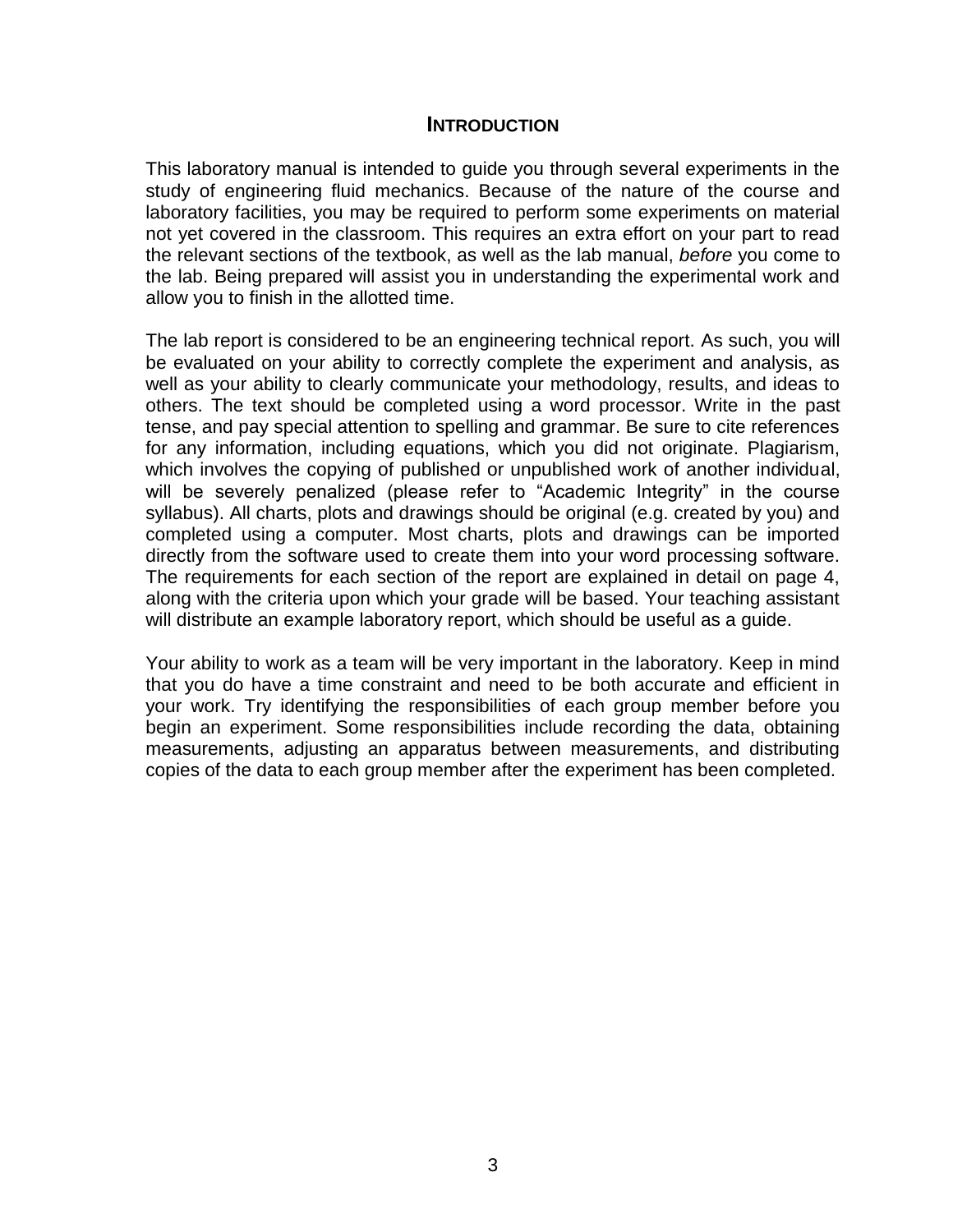## **REPORT REQUIREMENTS**

Each student must submit a lab report consisting of the following items:

| a. | <b>Title Page</b>    | Include the course number, section number, and<br>course title, descriptive title of the experiment, date<br>completed, date submitted, and prepared by (author's<br>name) and submitted to (lab instructor's name)                                                                                                                                                                                                                                   |                                 |
|----|----------------------|-------------------------------------------------------------------------------------------------------------------------------------------------------------------------------------------------------------------------------------------------------------------------------------------------------------------------------------------------------------------------------------------------------------------------------------------------------|---------------------------------|
| b. | Table of<br>Contents | List major report headings;<br>Show a list of tables and figures with titles;<br>Indicate the contents of the appendix;<br>Show corresponding page numbers                                                                                                                                                                                                                                                                                            | (1)<br>(1)<br>(1)<br>(1)        |
| c. | <b>Objective</b>     | Clearly state the purpose of the investigation                                                                                                                                                                                                                                                                                                                                                                                                        | (5)                             |
| d. | <b>Theory</b>        | Discuss fundamental principles behind the experiment;<br>Clarify equations to be used and define all variables;<br>Indicate important assumptions for validity of equations;<br>Indicate your anticipated results;<br>Cite references for borrowed ideas or expressions                                                                                                                                                                               | (6)<br>(3)<br>(2)<br>(5)<br>(2) |
| е. | <b>Apparatus</b>     | Drawings of the apparatus with <i>important</i> dimensions                                                                                                                                                                                                                                                                                                                                                                                            | (5)                             |
| f. | Procedure            | A concise list of the steps your group performed,<br>not necessarily what you were instructed to do                                                                                                                                                                                                                                                                                                                                                   | (5)                             |
| g. | <b>Results</b>       | All your <i>results</i> should be presented here;<br>(25)<br>Tables, charts and plots should be incorporated into the<br>report text; For each table or figure, provide a brief narrative<br>that explains the significance of the table or figure, its content,<br>and, by referencing equations in the "Theory" section, how<br>values were obtained; Provide a number and title for each<br>table and figure that corresponds to that given in (b) |                                 |
|    | h. Discussion        | Discuss the accuracy and precision of each result;<br>Analyze probable sources of error                                                                                                                                                                                                                                                                                                                                                               | (15)<br>(5)                     |
| Τ. | Conclusion           | State and justify whether your initial objective was met;<br>Can you make recommendations for future related work                                                                                                                                                                                                                                                                                                                                     | (8)                             |
| J. | Appendix             | List of references cited in the report;<br>Original, handwritten data tables;<br>Sample hand calculations (optional, but beneficial)                                                                                                                                                                                                                                                                                                                  | (5)                             |
|    |                      | <b>TOTAL POINTS</b>                                                                                                                                                                                                                                                                                                                                                                                                                                   | (100)                           |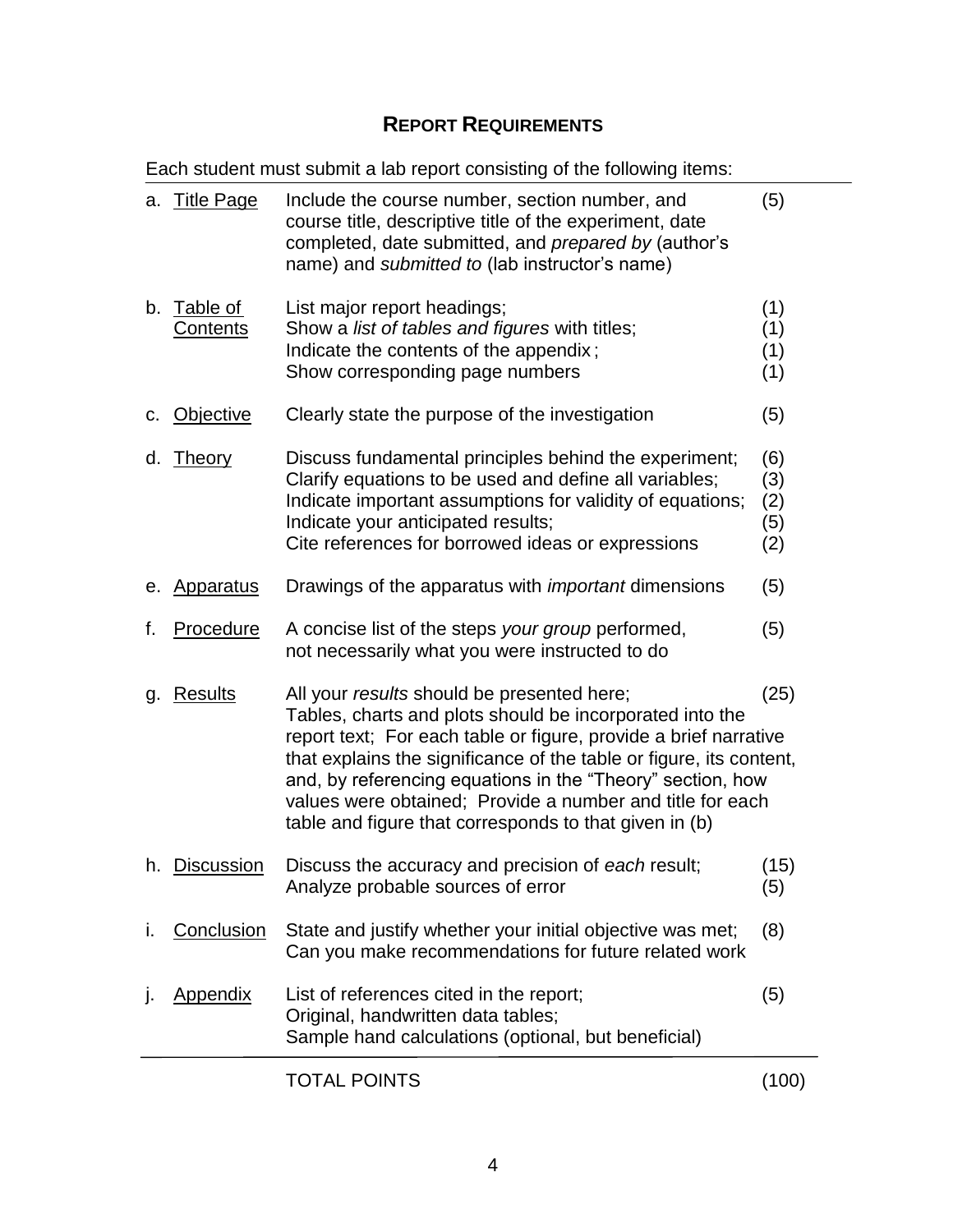## **EXPERIMENT 1 PROPERTIES OF FLUIDS**

- *Stoke's Law*
- *Viscosity & Drag*

#### **I. Introduction**

The transport and accumulation of sediment in waterways and reservoirs, the movement of dust and other pollutant particles in the atmosphere, and the flow of liquids through porous media are examples of phenomena in which drag forces play important roles. Drag forces can be expressed as functions of a particle"s size and velocity, as well as properties of the surrounding fluid

Consider a sphere that is dropped into a column of fluid. The sphere will eventually reach a constant **terminal velocity** at which acceleration has ceased. The surface and body forces acting on the sphere are the drag force, *FD*, buoyant force, *FB*, and gravity force, *W*.



Figure 1: Free Body Diagram of Falling Sphere

Where *V* is the sphere fall velocity,  $\gamma_s$  and  $\gamma_l$  are specific weights of the sphere and surrounding fluid, respectively,  $C_D$  is the **coefficient of drag**, and  $\rho_i$  is the mass density of the fluid. Using *d* as the diameter of the sphere, and given that the volume of the sphere,  $\forall_s$ , is  $\pi d^3/6$  and the projected area of the sphere,  $A_p$ , is  $\pi d^2/4$ , a summation of vertical forces yields

(i) 
$$
\sum F = 0 = \left(C_D \frac{\pi d^2}{4} \frac{\rho_1 V^2}{2}\right) + \left(\gamma_1 \frac{\pi d^3}{6}\right) - \left(\gamma_5 \frac{\pi d^3}{6}\right)
$$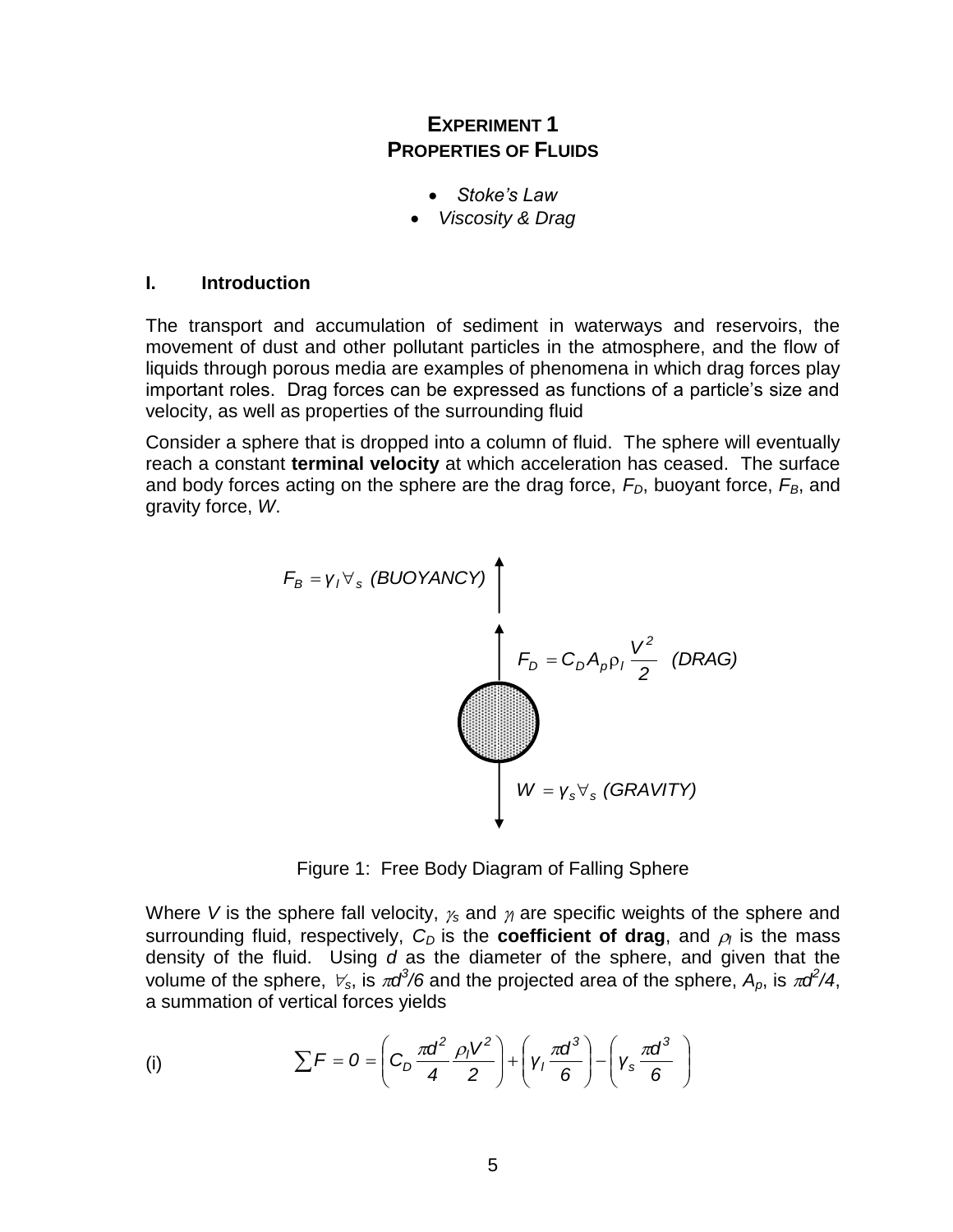An expression for the drag coefficient can be obtained by solving equation (i) for *C<sup>D</sup>* as follows

(ii) 
$$
C_D = \frac{4d(\gamma_s - \gamma_l)}{3\rho_l V^2}
$$

Thus for a sphere moving through a known fluid, the sphere's velocity may be measured and used to compute the coefficient of drag. Similarly, solution to (i) can yield the dynamic, or absolute, viscosity,  $\mu$ .

(iii) 
$$
\mu = \frac{d^2(\gamma_s - \gamma_t)}{18V}
$$

The sphere"s velocity can also be used to compute the **Reynolds number**, given as

(iv) 
$$
Re = \frac{\rho_l V d}{\mu} = \frac{V d}{v}
$$

where  $\upsilon$  is the kinematic viscosity of the fluid, respectively. For viscous fluids and a low velocity (i.e. low Reynolds number), the drag force has been shown to be

$$
F_D = 3\pi\mu Vd
$$

which is known as **Stoke's Law**. Comparing the general drag force expression, given in Figure 1.1, with Stoke"s Law, it follows that for highly *laminar flows*, or flows having *Re* <1,

$$
C_D = \frac{24}{Re}
$$

In logarithmic form, equation (vi) is

(vii) 
$$
\log (C_D) = -\log(Re) + \log(24)
$$

Note that this expression has the form of a linear equation, *y=mx+b*. Ideally, a logarithmic plot of the  $C_D$  vs. Re will then yield a straight line having a slope of  $(-1)$ measured with a *linear* scale.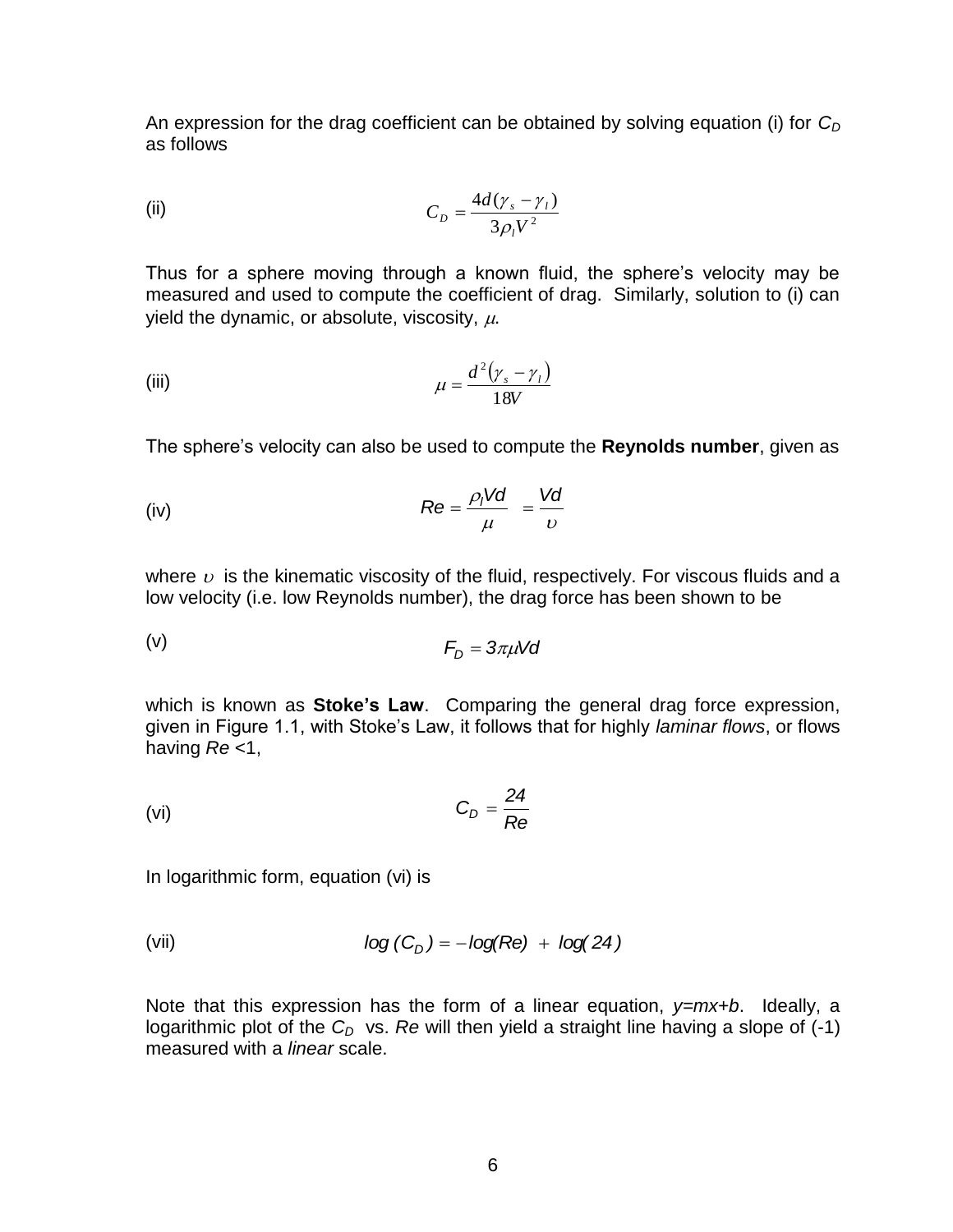## **II. Objective**

The objective is to demonstrate the mechanics of fluid drag on a spherical object during free fall for at least two different viscosities and to evaluate the relationship between the coefficient of drag and the Reynolds number.

## **III. Procedure**

- 1. Obtain spheres from the instructor.
- 2. Measure the diameter and weight of each sphere in order to evaluate each sphere's specific weight and specific gravity.
- 3. Obtain values for the specific gravity of the glycerin and 30-wt. motor oil from the lab instructor.
- 4. Carefully place one sphere in one of the tubes. The sphere should be completely immersed before it is released.
- 5. Obtain the fall velocity by using a digital timer and recording the time required for the sphere to fall a known distance.
- 6. The sphere should be removed via the double valve at the bottom of the tube.
- 7. Repeat steps  $(2) (5)$  for at least six spheres that vary in size and weight.
- 8. Repeat steps  $(2) (6)$  for the second tube.

- 1. For each trial, compute the drag coefficient,  $C_D$ , dynamic viscosity of the fluid,  $\mu$ , and the Reynolds number, *Re*, for the laboratory data.
- 2. Construct a *logarithmic* plot of *Re* (abscissa) of the fluid vs. *C<sup>D</sup>* (ordinate) of the spheres.
- 3. Determine the equation of the line created in step (2) and the associated  $R^2$ value, and show them on the graph. Discuss the extent to which the equation matches equation (vi) derived from Stokes Law? [Note: Recall when evaluating the equation that it is a logarithmic plot. Therefore, you may wish to create a temporary, arithmetic plot of (log *Re*) vs (log *CD*), and determine the equation of that plot using linear regression. In Microsoft Excel©, a linear trendline can be created, then the  $R^2$  value, which represents the "goodness" of fit, and equation of the line can be automatically inserted on the plot. For additional information regarding regression analysis and the  $R^2$  statistical parameter, students can refer to http://civil.engr.siu.edu/nsflab/Manuals/Main\_General.htm].
- 4. *Quantitatively* compare the mean dynamic viscosity for both the glycerin and oil with corresponding values obtained from an authoritative source, such as your textbook. [Note: Percentage of error can be expressed by computing {(Theoretical – Experimental Value)/(Theoretical Val)} x 100%]
- 5. What conclusions can you draw from the results obtained for the two different liquids?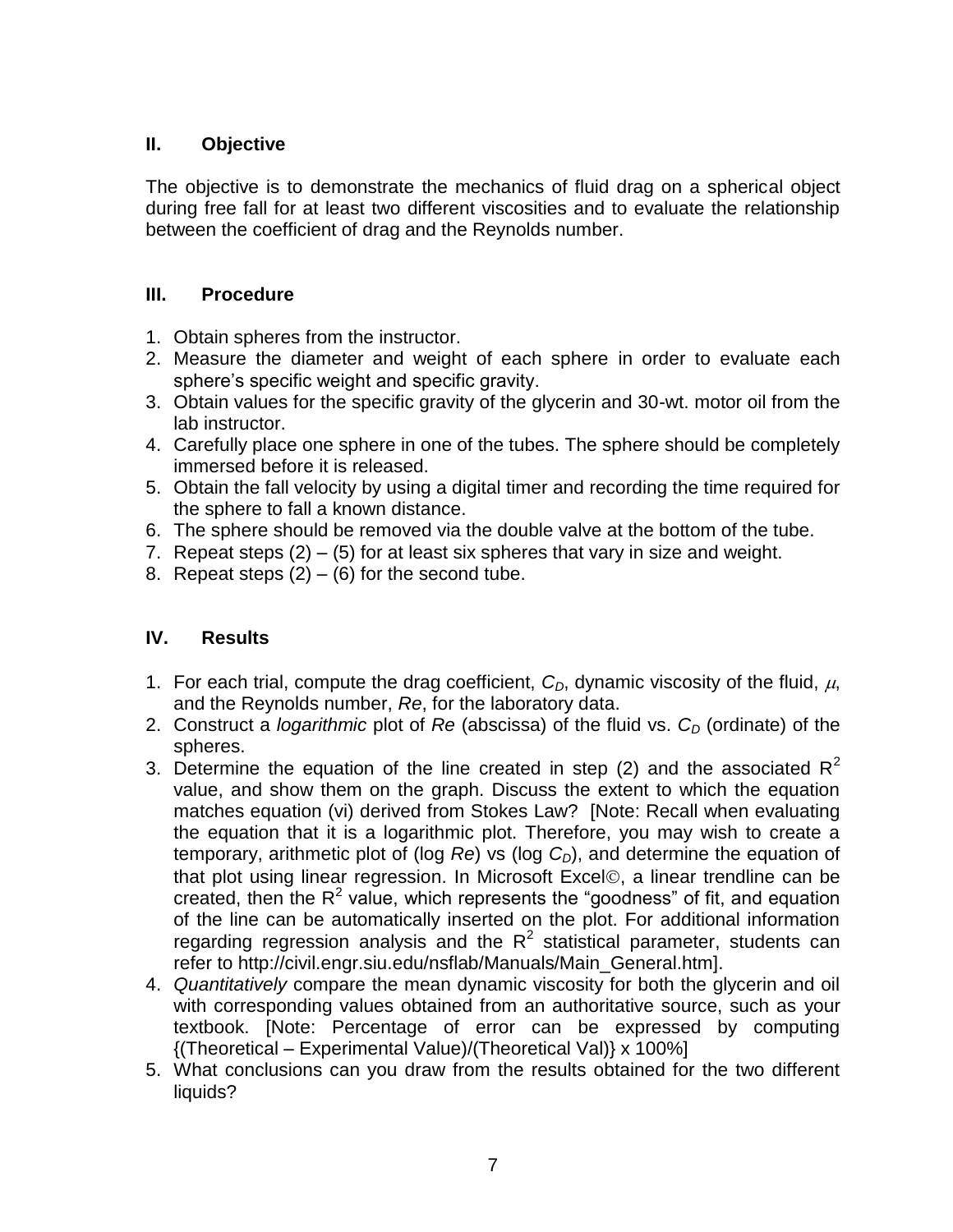## **EXPERIMENT 2 BERNOULLI'S EQUATION**

- *Validation of Bernoulli's Concept*
	- *Static & Stagnation Pressure*

#### **I. Introduction**

The Bernoulli equation is one of the most widely used, and misused, equations in the analysis of fluid flow. It attempts to relate the pressure, elevation, and velocity between any two points in an **inviscid** (ideal), **constant density** fluid flowing at **steady state**. Consider a differential fluid element aligned *along a streamline*. A streamline is a line drawn in the flow field in such a manner that the velocity vector at each and every point on the streamline is tangent to the streamline at any instant. For this case, *s* is the direction of the streamline,  $\overline{z}$  is the vertical height of the fluid element, *A* is the cross-sectional area of the element, *p* is the pressure, *V* is velocity of the fluid, *W* is the weight of the fluid element, and  $2$  is the angle that the element makes with the horizontal.



Figure 2: Differential Fluid Element and Streamline

Application of Newton"s second law in the direction of flow yields

(i) 
$$
\sum F_s = ma_s
$$
 OR  $p\Delta A - \left(p + \frac{\Delta p}{\Delta s} \Delta s\right) \Delta A - \gamma \Delta s \Delta A \sin \theta = \rho \Delta s \Delta A a_s$ 

where *F<sup>s</sup>* represents the external forces acting along the streamline, *m* is the mass of the fluid element, *a<sup>s</sup>* is the acceleration of the fluid element along the streamline, and  $\ell$  and  $\Delta$  are the specific weight and density of the fluid, respectively. Noting that *sin 2* is equivalent to  $\frac{z}{z}$ , a little algebraic manipulation yields

(ii) 
$$
-\frac{\Delta p}{\Delta s} - \gamma \frac{\Delta z}{\Delta s} = \rho a_s
$$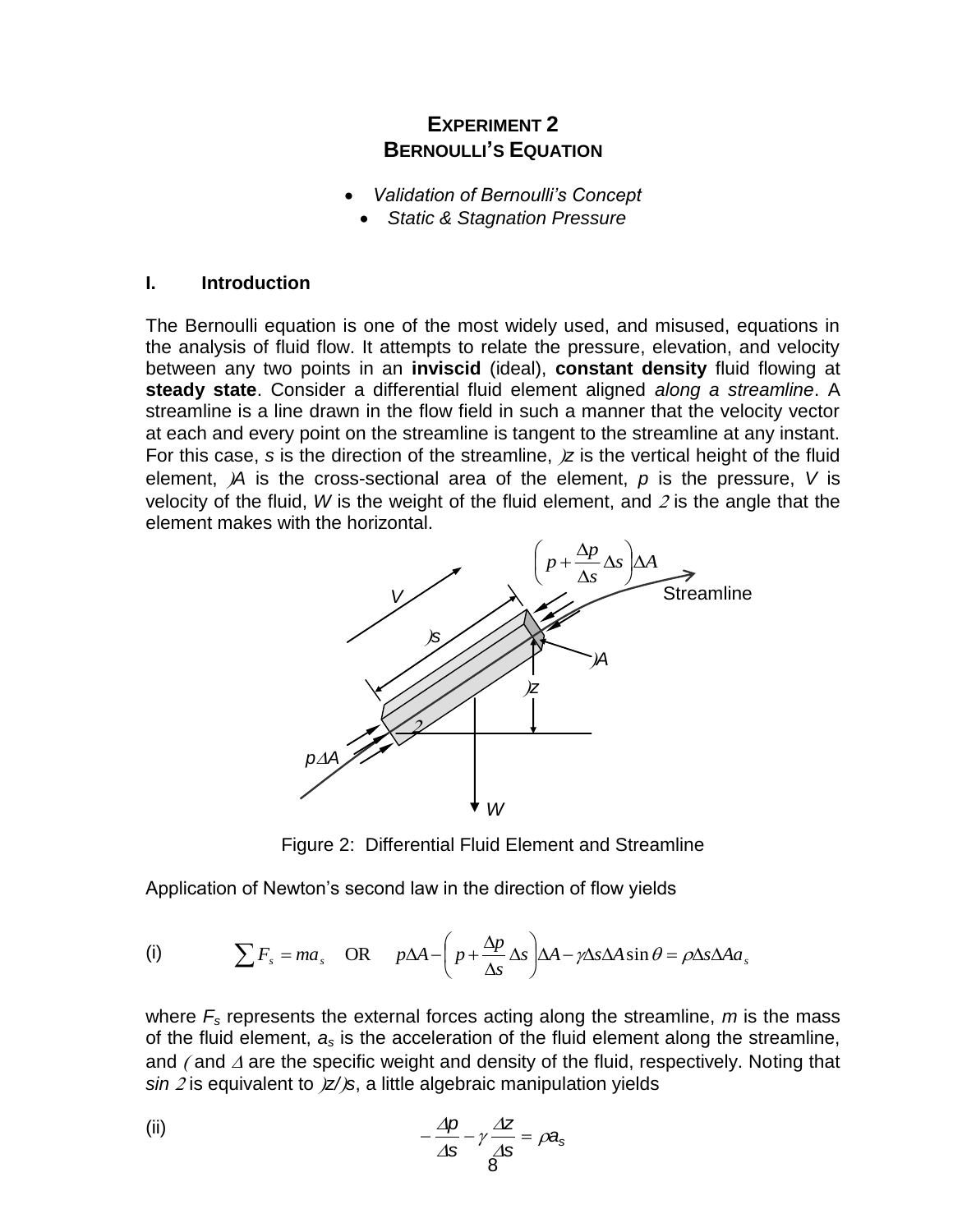In the limit, as *is* approaches zero,

(iii) 
$$
-\frac{\partial p}{\partial s} - \gamma \frac{\partial z}{\partial s} = \rho a_s
$$

which is known as Euler"s equation of motion. Also consider that since velocity is a function of time and position along the streamline, acceleration along a streamline can be expressed as

(iv) 
$$
a_s = \frac{\partial V}{\partial t} + V \frac{\partial V}{\partial s}
$$

For steady flow, the time dependent term approaches zero, and (iv) reduces to

$$
a_{s} = V \frac{\partial V}{\partial s}
$$

Substituting (v) into (iii), along with application of the product rule, yields

(vi) 
$$
-\frac{\partial p}{\partial s} - \gamma \frac{\partial z}{\partial s} = \frac{\rho}{2} \frac{\partial V^2}{\partial s}
$$

If density is held constant, integration over *s* gives

(vii) 
$$
p + \gamma z + \frac{\rho V^2}{2} = \text{Constant along a streamline}
$$

Finally, dividing by the specific weight yields the **Bernoulli equation**

(viii) 
$$
\frac{p}{\gamma} + z + \frac{V^2}{2g} = \text{Constant} = H
$$

where *H* is total energy head. The first term on the left hand side of the Bernoulli equation is known as the pressure head, the second is the elevation head, and the third is the velocity head. Each of these terms has units of energy (ie. N-m/m, ftlb/lb), which yields a dimension of length. The equation, therefore, provides a relation between pressure, elevation and velocity for any two points in a flow field that is frictionless, steady, incompressible and homogeneous. It is also frequently expressed as

(ix) 
$$
\frac{p_1}{\gamma} + Z_1 + \frac{V_1^2}{2g} = \frac{p_2}{\gamma} + Z_2 + \frac{V_2^2}{2g}
$$

If the flow system is horizontal, the elevation differences can be neglected and the Bernoulli equation then reduces to

(x) 
$$
\frac{p_1}{\gamma} + \frac{V_1^2}{2g} = \frac{p_2}{\gamma} + \frac{V_2^2}{2g}
$$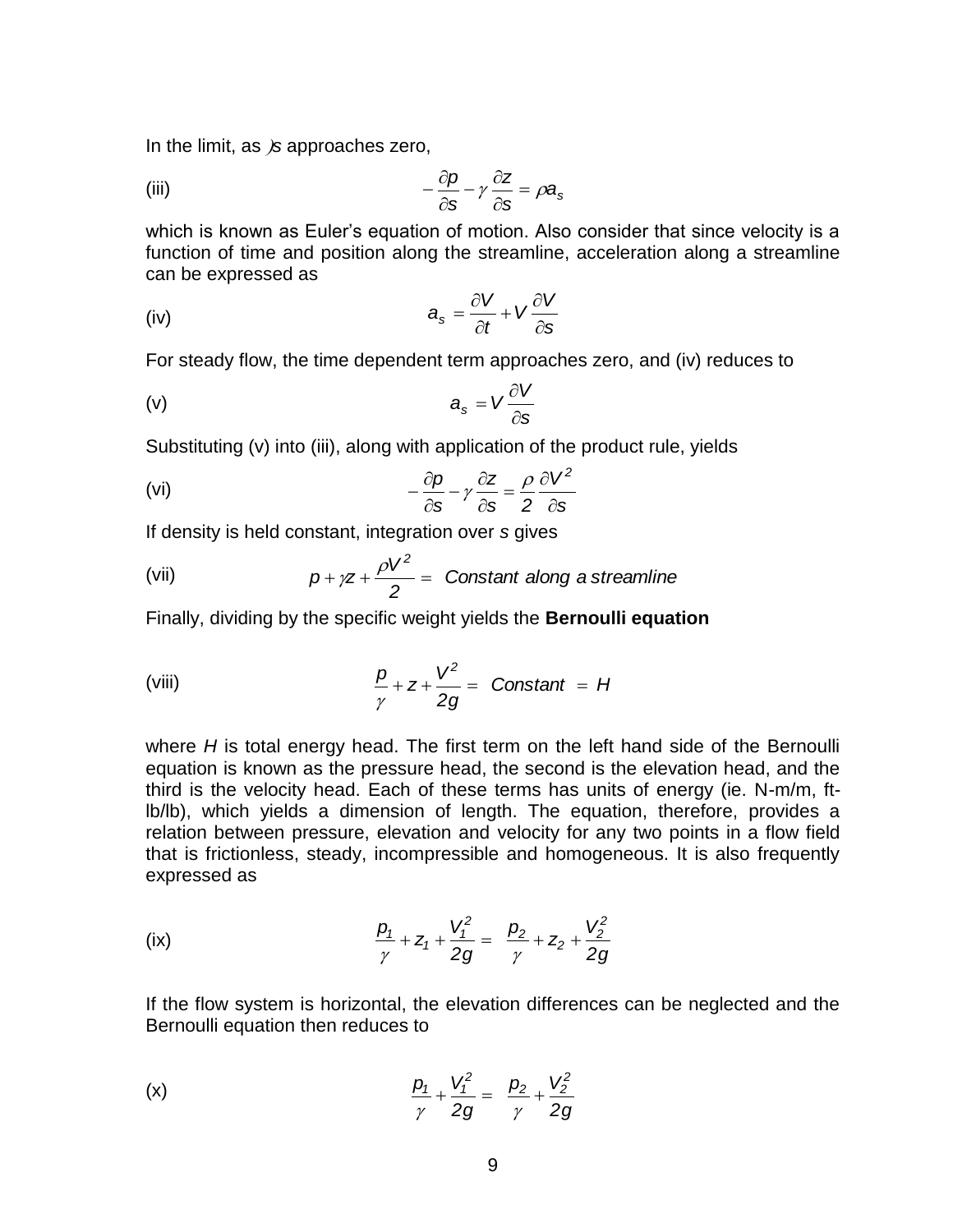## **II. Objective**

The objective is to evaluate the validity of the Bernoulli equation by determining if the summation of pressure head and velocity head is constant at several locations in a horizontal duct.

## **III. Procedure**

- 1. Measure the interior diameter and compute the cross-sectional area of the test section at each of the pressure tap locations.
- 2. Measure the distance from the upstream end of the test section to each of the pressure tap locations.
- 3. With the bench control valve and outlet control valve closed, start the pump. If needed, bleed any air from the interior of the manometers.
- 4. Very gradually open both valves and adjust them such that the fluid level in each of the manometers can be clearly read using the permanent scale.
- 5. Determine the flowrate by closing the ball valve in the volumetric tank and measuring the time required to accumulate a known volume of fluid in the tank. Use a digital timer and the sight glass located on the side of the hydraulic bench.
- 6. With the stagnation probe retracted, but not completely withdrawn, from the test section, record the fluid level in each of the first five test section manometers. Each manometer measures static pressure head at its tapping point, and the corresponding scale is in mm of water.
- 7. Traverse the stagnation probe along the length of the test section, and at each tap, record the level in the associated manometer, or the stagnation pressure head. The stagnation head represents total energy head since the fluid velocity at the stagnation point is zero.
- 8. Repeat steps (4) (6) for at least one additional flowrate.

- 1. For each trial, use the values of flowrate and cross-sectional area to compute flow velocity and velocity head at each pressure tap location. To assist you in computing velocities, a sketch of the Venturi with dimensions is provided on the following page.
- 2. For each flowrate, determine the total energy head at each location by summing the static pressure head and velocity head.
- 3. On one drawing, plot the total energy head computed in (2), the stagnation pressure head, the static pressure head, and velocity head vs. approximate distance from the upstream end of the test section.
- 4. Repeat step (3) for the second flowrate.
- 5. *Qualitatively* compare the values for total head obtained from (2) with those obtained by measuring stagnation pressure.
- 6. Discuss the validity of the Bernoulli equation for the flow of water through the horizontal test section. As justification, make reference to the applicability of the assumptions that are made in the derivation of the equation.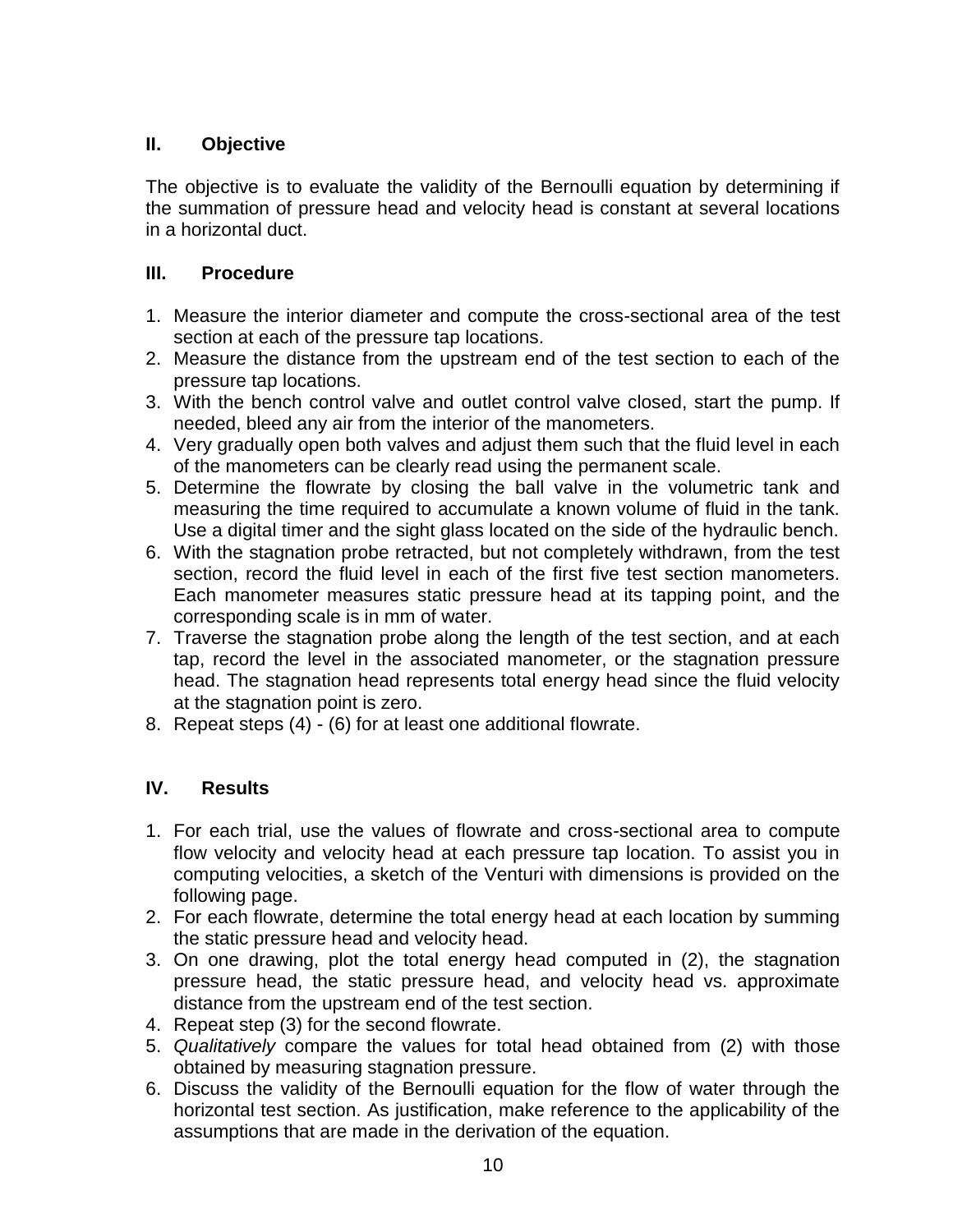| <b>Tapping Position</b> | <b>Manometer Legend</b> | Diameter (mm) |
|-------------------------|-------------------------|---------------|
|                         | n <sub>1</sub>          | 25.0          |
| в                       | h <sub>2</sub>          | 13.9          |
| С                       | $h_3$                   | 11.8          |
|                         | h4                      | 10.7          |
|                         | $h_5$                   | 10.0          |
|                         | h <sub>6</sub>          | 25.0          |

![](_page_11_Figure_1.jpeg)

Figure 3: Venturi Dimensions (mm)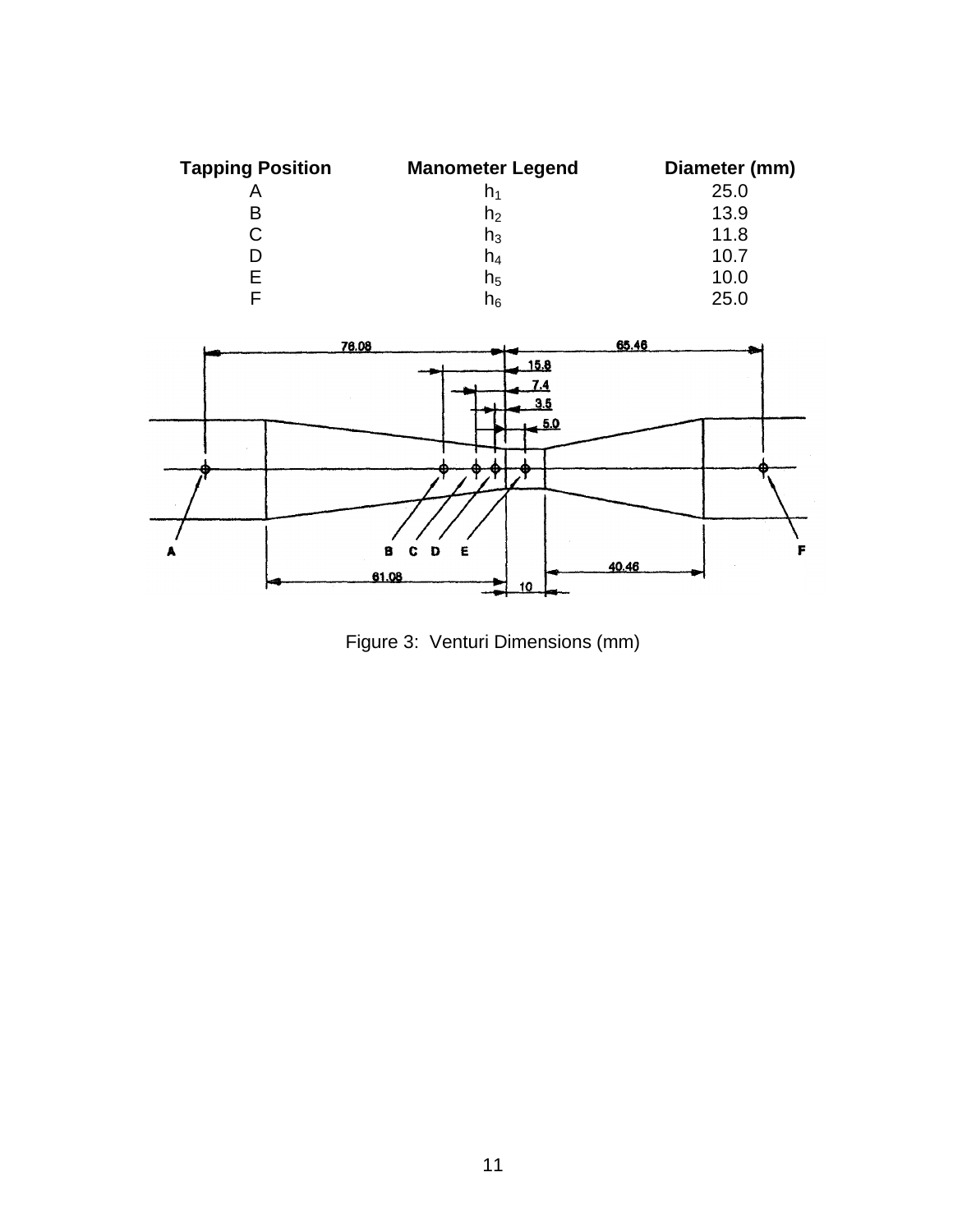## **EXPERIMENT 3 SHARP-CRESTED WEIR**

- *Flowrate Measurement*
	- *Weir Equations*

## **I. Introduction**

Determination of the flowrate of water in open channels is of significance in many aspects of society. For example, urban and industrial water supplies must be measured so that demands are satisfied; the amount of water required for the dilution of pollutants being wasted into a river can be calculated mathematically, but metering devices are required to measure the supplied flow; and the probable damages that result from floods can be determined by correlating the depth of water passing over a dam spillway, which is a special type of weir, to the volume of water flowing downstream.

**Weirs** for measuring purposes are usually of more simple and reproducible form than a dam spillway. *Sharp-crested weirs* are constructed using a smooth, vertical, flat plate with the upper edges sharpened. A popular weir for use in low flow situations is the V-notch weir, which has a sharp, V-shaped crest that extends over a partial width of the channel in which it is placed. When these weirs are designed so that at least a part of the flow passes over the V-notch, the equation for determining volumetric flowrate, neglecting the velocity head of the upstream flow, is:

(i)

where C is a **coefficient of discharge** and is a function of the notch angle,  $\theta$ , and *n* is a weir constant. The term *H* is the depth of water, or head, above the weir crest and is measured upstream of the crest a distance equal to approximately four times the head. The constants *C* and *n* must be determined experimentally for a given weir. In logarithmic form, the weir equation is

(ii) 
$$
log Q = n log H + log C
$$
 OR  $log H = \frac{1}{n} log Q - \frac{log C}{n}$ 

 $Q = CH^n$ <br> **e** and is a function of the notch a<br>
depth of water, or head, above<br>
st a distance equal to approximat<br>
nust be determined experimental<br>
ation is<br>  $OR$   $log H = \frac{1}{n} log Q - \frac{log}{n}$ <br>
a linear equation having the form<br>
re Note that this expression resembles a linear equation having the form  $y=mx+b$ . To find the values of *C* and *n*, first create a weir calibration curve by plotting *Q*  (abscissa) vs. *H* (ordinate) on logarithmic scales. Note that the slope on the logarithmic plot, measured with a *linear* scale, is then (*1/n).* One could also find *n* directly by determining the equation of the calibration curve or by computing the slope of the line from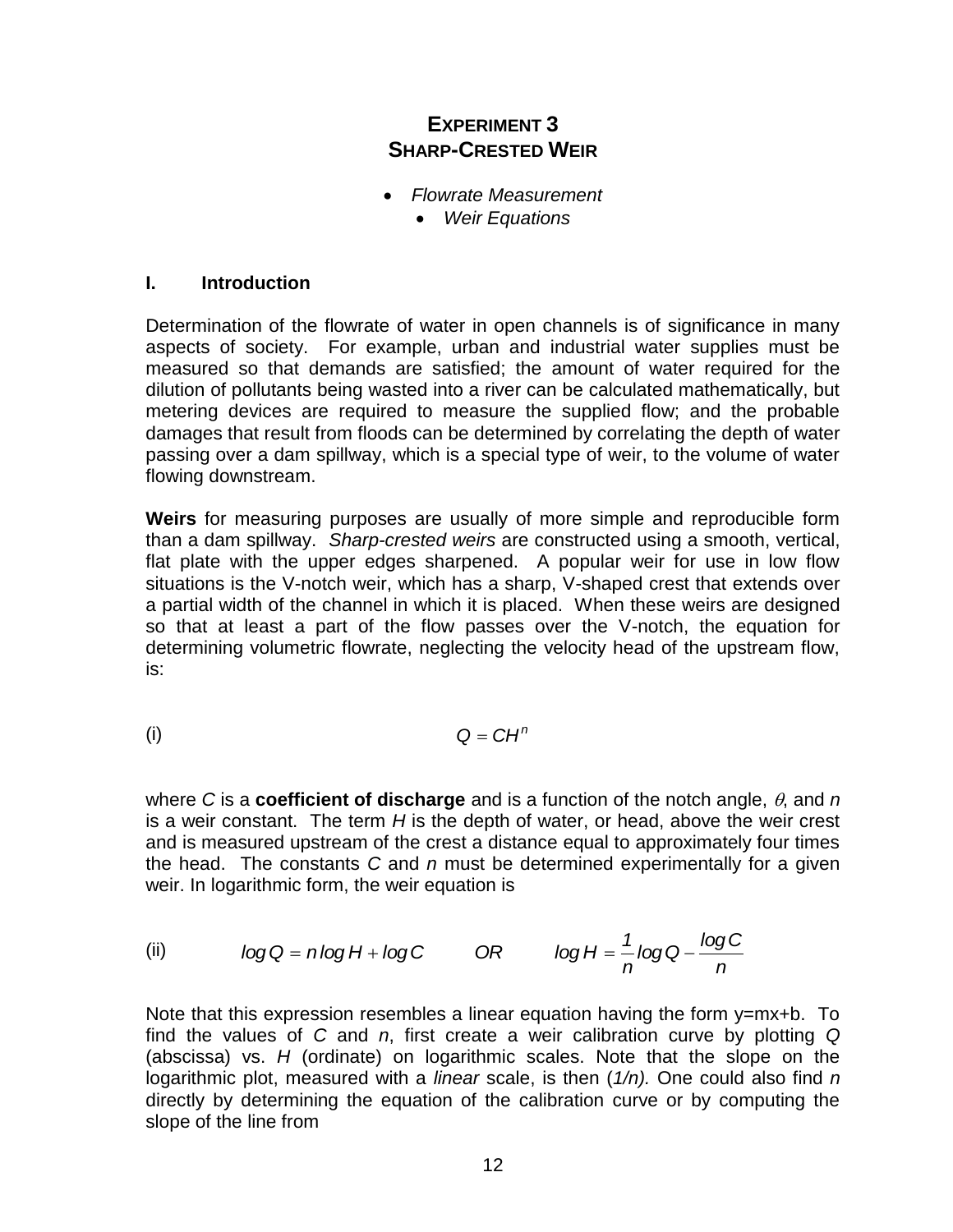(iii) 
$$
n = \frac{\log \frac{Q_1}{Q_2}}{\log \frac{H_1}{H_2}}
$$

where the subscripts *1* and *2* refer to two representative points along the calibration curve. Once *n* is known, *C* can be determined using the equation of the curve or using measured data and equation (i). For V-notch weirs constructed to standard specifications, the value of both *C* and *n* is 2.5.

(iv) 
$$
Q = 2.5H^{2.5}
$$

These values for *C* and *n* are only valid for cases when the assumptions of the equation"s derivation are confirmed. These assumptions are that the weir face is smooth, the crest is sharp so that the flow does not drag in passing over the weir, atmospheric pressure exists below the lower nappe of the flow, velocity head is negligible, and viscous and surface tension forces are small.

#### **II. Objective**

The objective is to demonstrate the operation of a V-notch weir as a flow-measuring device and develop a weir calibration curve for a  $90^\circ$  V-notched weir.

## **III. Procedure**

- 1. Start the pumps and establish a steady flow at a maximum level, or about 2 inches below the sidewalls to avoid overtopping.
- 2. Measure the head on the weir
- 3. Using a bucket of known weight and a timer, collect all water spilling over the weir in a reasonable amount of time. Volumetric flowrate can be evaluated by weighing the collected volume and subsequently dividing the weight by the specific weight of water and the amount of time that was required to collect the water.
- 4. Repeat steps (2) and (3) for at least six different head levels and flowrates by closing the discharge valves so as to produce reasonable intervals of head.

- 1. On the same graph, construct logarithmic plots of discharge, *Q* (abscissa), vs. head on the weir, *H* (ordinate), from (a) the laboratory data, and (b) weir formula calculations – use the laboratory data for *H* and solve for *Q* using equation (iv).
- 2. For the laboratory data, determine the equation of the line created in step (1a) and its associated R<sup>2</sup> value, and show them on the graph. What are the *C* and *n* values for the weir? [Note: Recall when evaluating the equation that it is a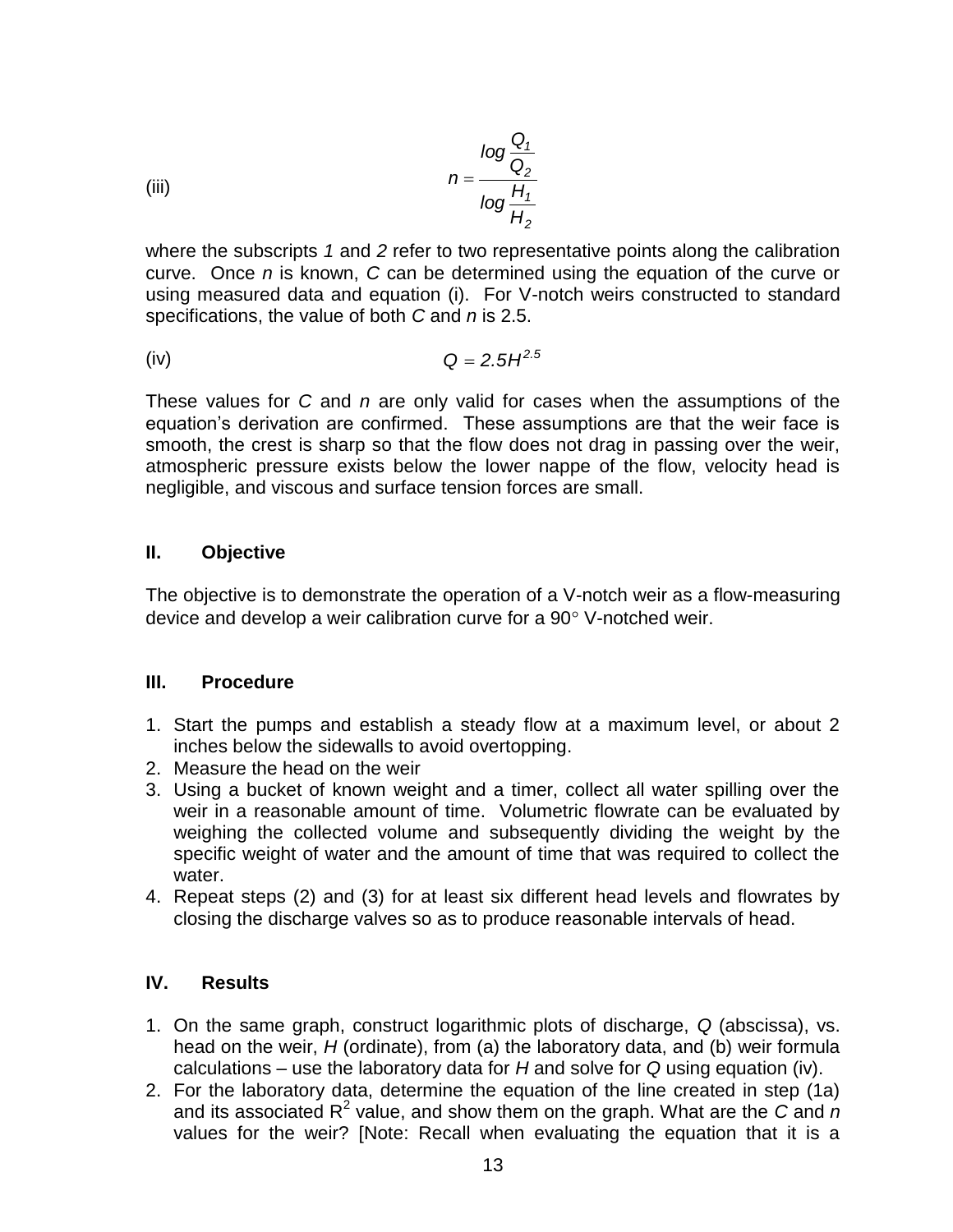logarithmic plot. Therefore, you may wish to create a temporary, arithmetic plot of (log *Q*) vs. (log *H*), and determine the equation of that plot using linear regression. Remember that the slope of this plot will be  $1/n$ . In Microsoft Excel©, a linear trendline can be created, then the  $R^2$  value, which represents the "goodness" of fit, and equation of the line can be automatically inserted on the plot. For additional information regarding regression and statistical analysis, see http://civil.engr.siu.edu/nsflab/Manuals/Main\_General.htm]

3. *Quantitatively* compare the coefficient of discharge and exponent obtained in step (2) with those used in step (1b) for weirs constructed of standard specifications, and discuss reasons for any discrepancies.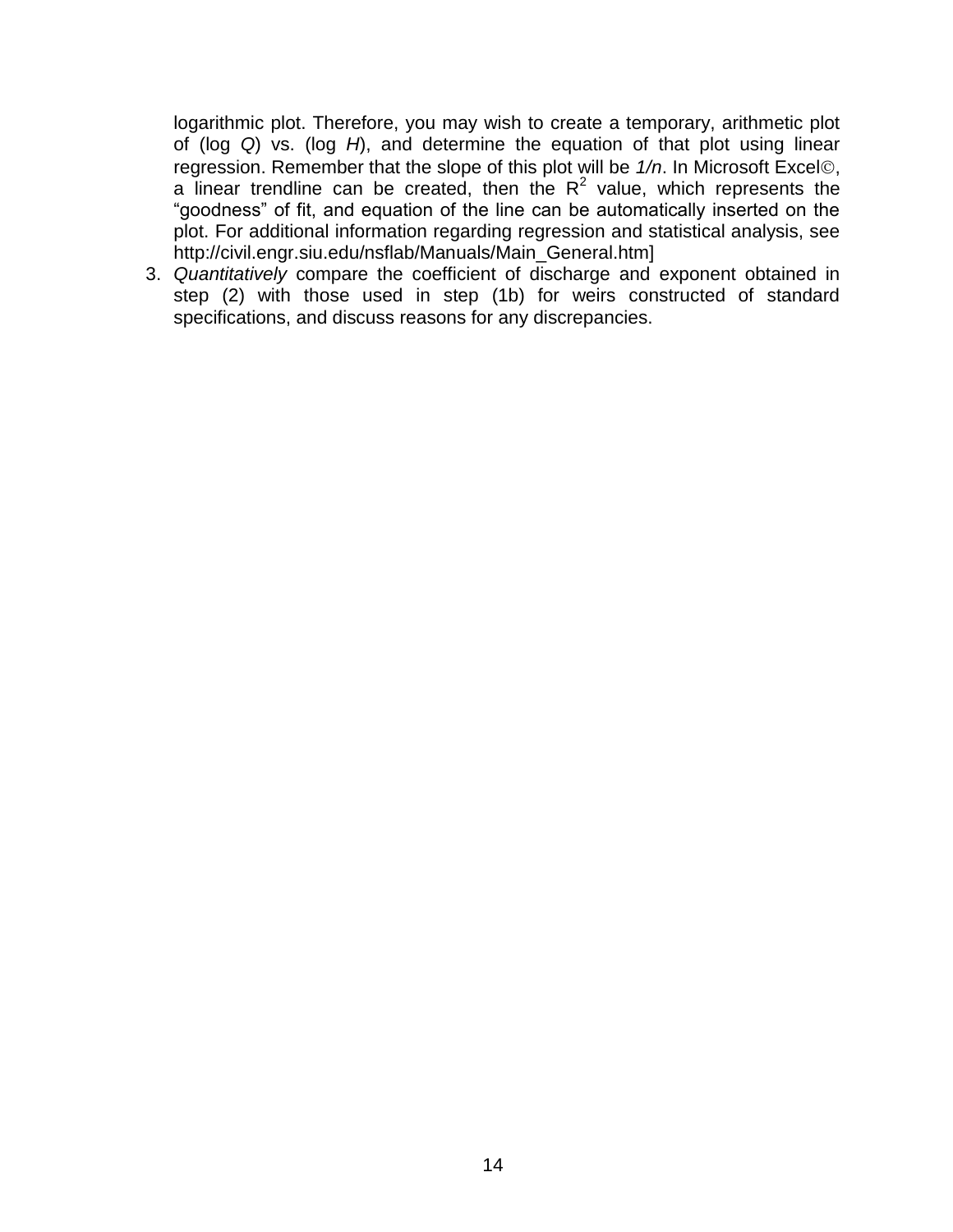## **EXPERIMENT 4 PELTON WHEEL**

- *Hydraulic Machines*
- *Efficiency and Power*

#### **I. Introduction**

A hydraulic machine is a device that receives energy at one point and converts that energy to useful work at another point. Examples of hydraulic machinery include impulse turbines, which extract useful work from fluid energy, and pumps, blowers and turbocompressors, which add energy to fluids. A specific type of impulse turbine that is used in many practical applications is a **Pelton wheel**.

Since there are always losses in machinery, the work output is always less than the energy input. The **efficiency**, *ef*, of a turbine is defined as the ratio of the work output to the energy input from a fluid in terms of the time rate of energy exchange, or **power**.

$$
(i) \t\t\teftrightarrow \t\t\teftrightarrow
$$

where  $P_i$  is the power input and  $P_o$  is the power output. The power supplied by a fluid is given as

(ii) 
$$
P_i = \gamma Q \Delta H
$$

where the term  $\gamma$  is the specific weight, Q is the volumetric flow rate, and  $\Delta H$  is the total differential head. Output power can be evaluated by observing system load. Consider a resultant force, *F*, that is an indicator of output load and is tangent to an output pulley at a radius, *r*. As the shaft turns through an angle, *θ*, the work done, *W<sup>o</sup>*, against the force is (*F x s*), where *s* is the arc length. In radians, *s* = *rθ*, and

(iii) 
$$
W_o = Fr\theta
$$

Since torque, *T*, is (*F x r*) and *θ* is 2π radians, then

$$
(iv) \t\t W_o = 2\pi Fr = 2\pi T
$$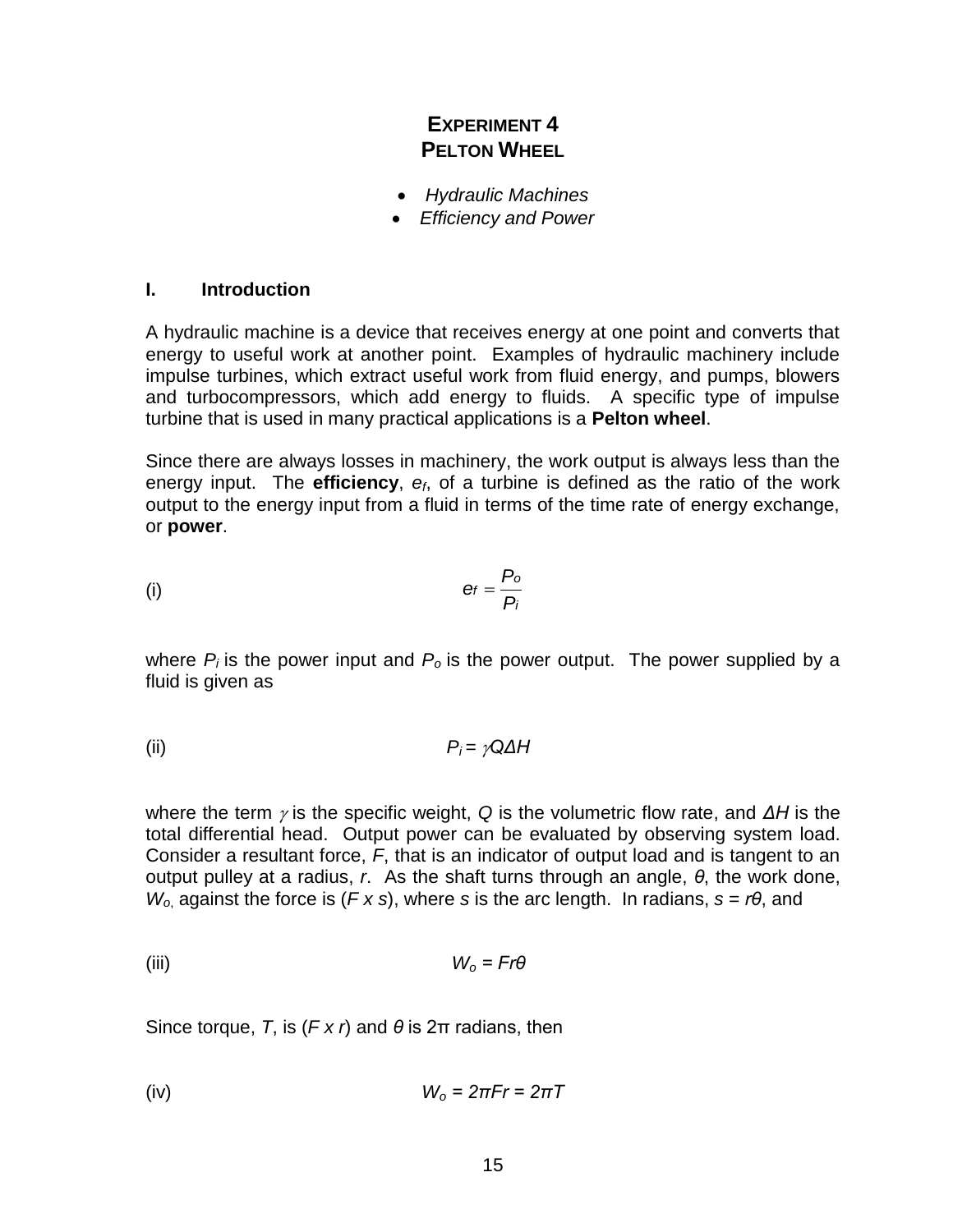The time rate of work output is the power output. Therefore, *P<sup>o</sup>* = *ωT*, where *ω* is the angular velocity. In terms of the shaft speed, *N*, in revolutions per minute,

$$
(v) \t\t\t P_o = \frac{\pi NT}{30}
$$

In the case of a prony brake, the torque is found by measuring the applied force at a radius of 0.526 ft., so that equation (v) reduces to

$$
P_o = \frac{\pi N F(0.526)}{30}
$$

The efficiency of a turbine can then be determined using equations (i), (ii) and (vi).

## **II. Objective**

The objective is to observe the operation of an impulse turbine and evaluate the variation of its efficiency as a function of output speed.

## **III. Procedure**

- 1. Set up the equipment (Gilkes Tutor-Pelton Assembly with prony brake, gages, pump, pelton wheel, and tachometer):
	- (a) Prior to starting the pump, the upper valve should be opened from two and one half to five turns. Record the number of turns of the valve.
	- (b) Turn the electrical switch to "on" with the electric motor set to zero. Turn the motor control to a setting between 80 and 100 so that a pressure head between 40 ft. and 70 ft. is obtained.
	- (c) Check that for the spear valve setting, the head and the flow rate remain constant between no load and full load conditions.
- 2. To obtain shaft speed (*N*) and efficiency (*ef*) data, the input power should be set to a fixed value. Record the shaft speed, output load, constant differential head and flowrate for the experiment. Volumetric flowrate can be found by weighing a volume of collected water, dividing the weight by the specific weight of the water, and dividing again by the amount of time that was required to collect the water.
- 3. Vary the output load, *F*, and repeat step (2) for approximately 10 trials.

- 1. Determine the efficiency of the turbine for each trial.
- 2. Plot the shaft speed in rpm (abscissa) vs. the turbine efficiency (ordinate), and estimate the shaft speed at maximum efficiency.
- 3. Compute the power output at maximum efficiency in units of horsepower.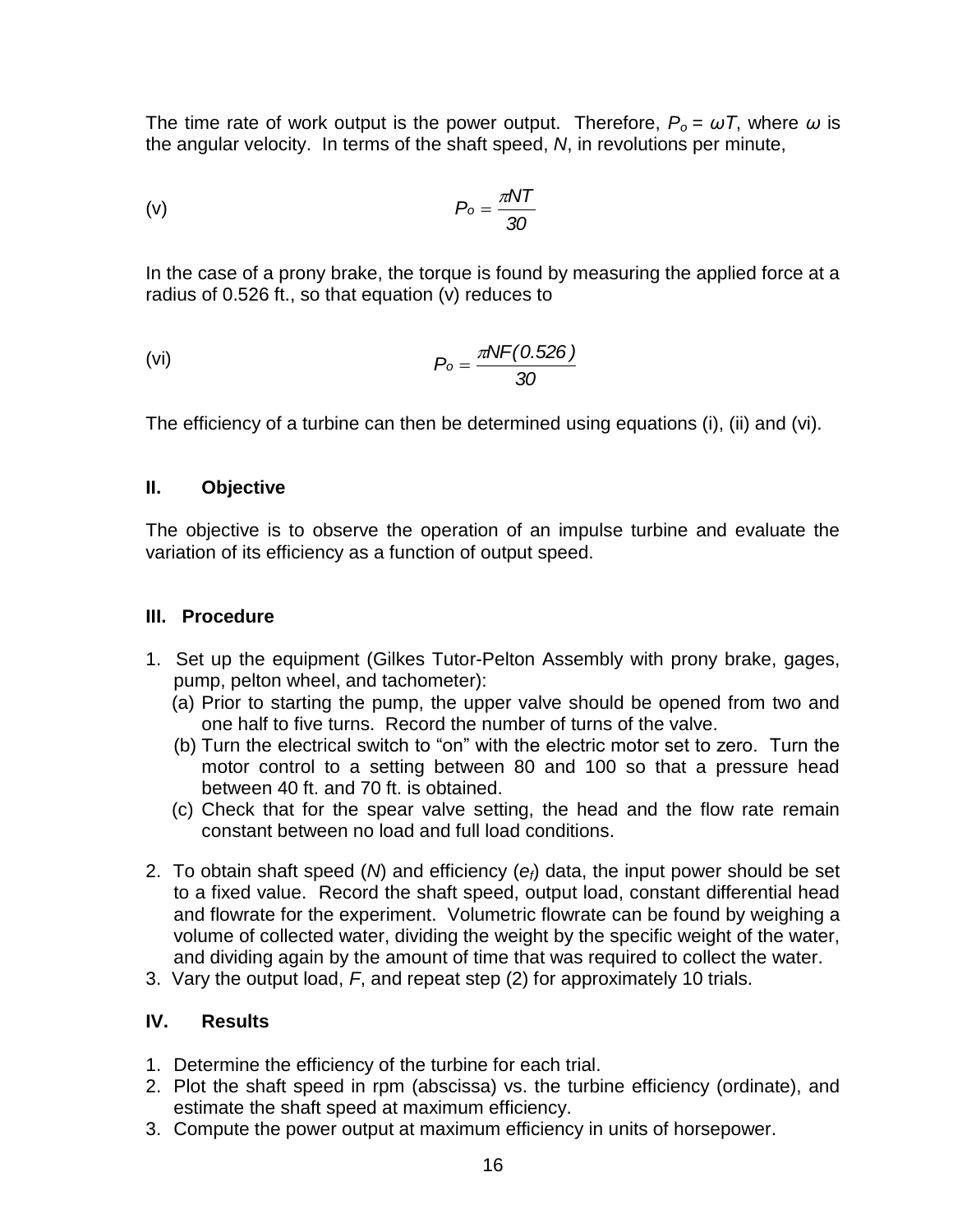## **EXPERIMENT 5 IMPACT JET**

- *Momentum Principle*
	- *Surface Forces*

#### **I. Introduction**

Consider a jet of water striking a stationary plate as shown below. The jet is deflected with a resulting exchange in momentum. From Newton's second law of motion, the **momentum flux** in the control volume equals the magnitude of the net reaction exerted by the plate.

![](_page_17_Figure_5.jpeg)

Figure 4: Liquid Jet Deflected by a Stationary Plate

Here it is assumed that the pressure in the streams that are leaving the control volume is equal to that entering the control volume. It is also assumed that surface resistance of the plate does not appreciably affect the velocity of the jet. If the control volume is drawn so that only the jet is included, the linear momentum equation can be applied to determine the reactive force on the plate. A summation of surface forces in the vertical direction yields

(i) 
$$
\sum F_{y} = (\rho Q V_{y})_{OUT} - (\rho Q V_{y})_{IN}
$$

where *F* represents surface and body forces,  $\rho$  is the mass density, Q is the volumetric flowrate and *V<sup>y</sup>* denotes the velocity in the vertical direction. If a force *W* is applied to the plate and transmitted to the jet as a resistance, then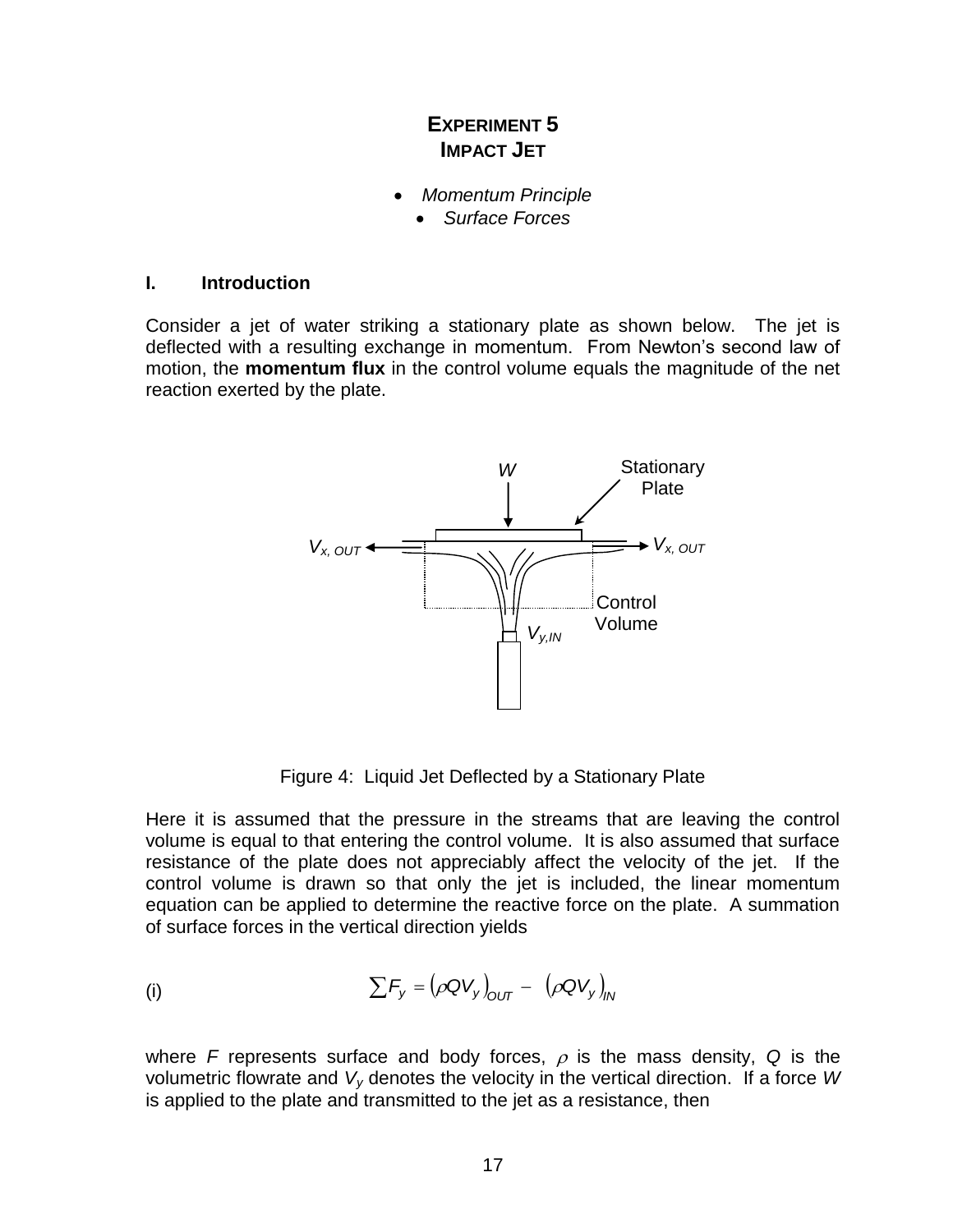(ii) 
$$
-W = O - (\rho Q V_y)_{IN}
$$

or

$$
(iii) \t\t W = (\rho Q V_y)_{y}
$$

## **II. Objective**

The objective is to calculate the reactive force on a plate by means of the linear momentum equation, and to compare computed results with observed values.

## **III. Procedure**

- 1. Open the discharge valve and turn on the electrical switch to start the pump motor.
- 2. Fill the tank with water and record the diameter of the nozzle as 0.40 inches.
- 3. Once a steady state condition has been reached, record the time required to fill the 22" x 11.75" section of the tank to a particular depth. Using the tank dimensions, depth of water in the tank, and elapsed time, the volumetric flowrate can be computed.
- 4. Pour a small amount of lead shot, to be used as the applied force (*W*), into the designated cup and place the cup on the spring apparatus. The corresponding experimental reactive force is found by weighing the cup and the lead shot.
- 5. Use the pump valve to incrementally increase or decrease the flow rate, and repeat steps (3) and (4) for approximately ten trials.

- 1. Compute the discharge velocity from the nozzle various applied weights.
- 2. Calculate the theoretical reactive force, *W*, using the linear momentum equation.
- 3. *Quantitatively* compare the experimental and calculated values of the reactive force by computing percentage of error incurred.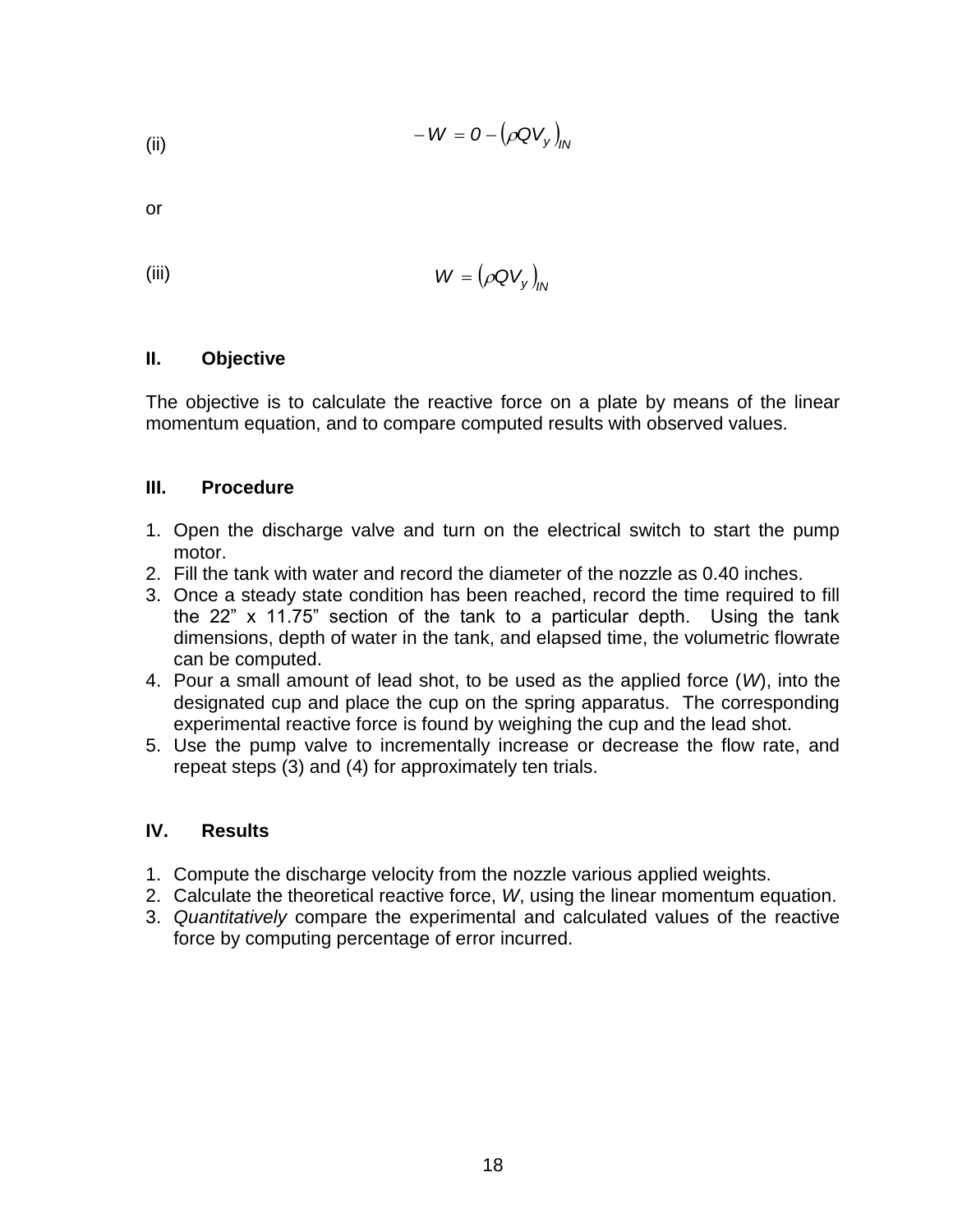## **EXPERIMENT 6 CLOSED CONDUIT FLOW**

- *Reynolds Number*
	- *Friction Factor*
	- *Energy Losses*

## **I. Introduction**

The losses of energy in conduits flowing full of a liquid usually result from the resistance of the conduit walls to the flow, or from pipe appurtenances (e.g. elbows, contractions, valves) that cause the flow velocity to be changed in magnitude and/or direction. These energy losses must be calculated so that, for example, the proper size and number of pumps can be specified in the design of a municipal water distribution system; the conduit size for a gravity-flow urban drainage project may be determined; or the optimal size of valves and the radius of curvature of pipe elbows can be stipulated in the specifications of a pipeline design.

When the ratio of the length of a pipeline, *L*, to its diameter, *D*, exceeds 2000:1, or when pipe appurtenances are not present in a pipe, energy losses, also called **head losses**, are predominantly the result of internal pipe friction. The remaining losses that result from pipe appurtenances are termed *minor* losses.

To determine the head loss for a pipe system, consider the energy equation written between two sections of the pipe,

(i) 
$$
\frac{p_1}{\gamma} + \frac{V_1^2}{2g} + Z_1 = \frac{p_2}{\gamma} + \frac{V_2^2}{2g} + Z_2 + h_L
$$

where *z* is the elevation of the centerline of the pipe relative to an arbitrary datum, *V* is flow velocity, *g* is the gravitational constant, *p* is pressure at the centerline of the pipe,  $\gamma$  is the specific gravity of the fluid, and  $h<sub>L</sub>$  is the total energy loss between sections 1 and 2, which is limited to frictional losses only, *hf*, when minor losses are negligible. The velocity in equation (ii) can be evaluated if the flowrate and pipe dimensions are known. If the pressure at sections 1 and 2 can be measured, the energy equation can then be used to evaluate the unknown head loss through the pipe.

A second method for evaluating head loss employs the **Darcy-Weisbach** equation and the **Moody diagram**. The former can be used to directly evaluate energy loss caused by pipe friction and is expressed as

(ii) 
$$
h_f = f \frac{L}{D} \frac{V^2}{2g}
$$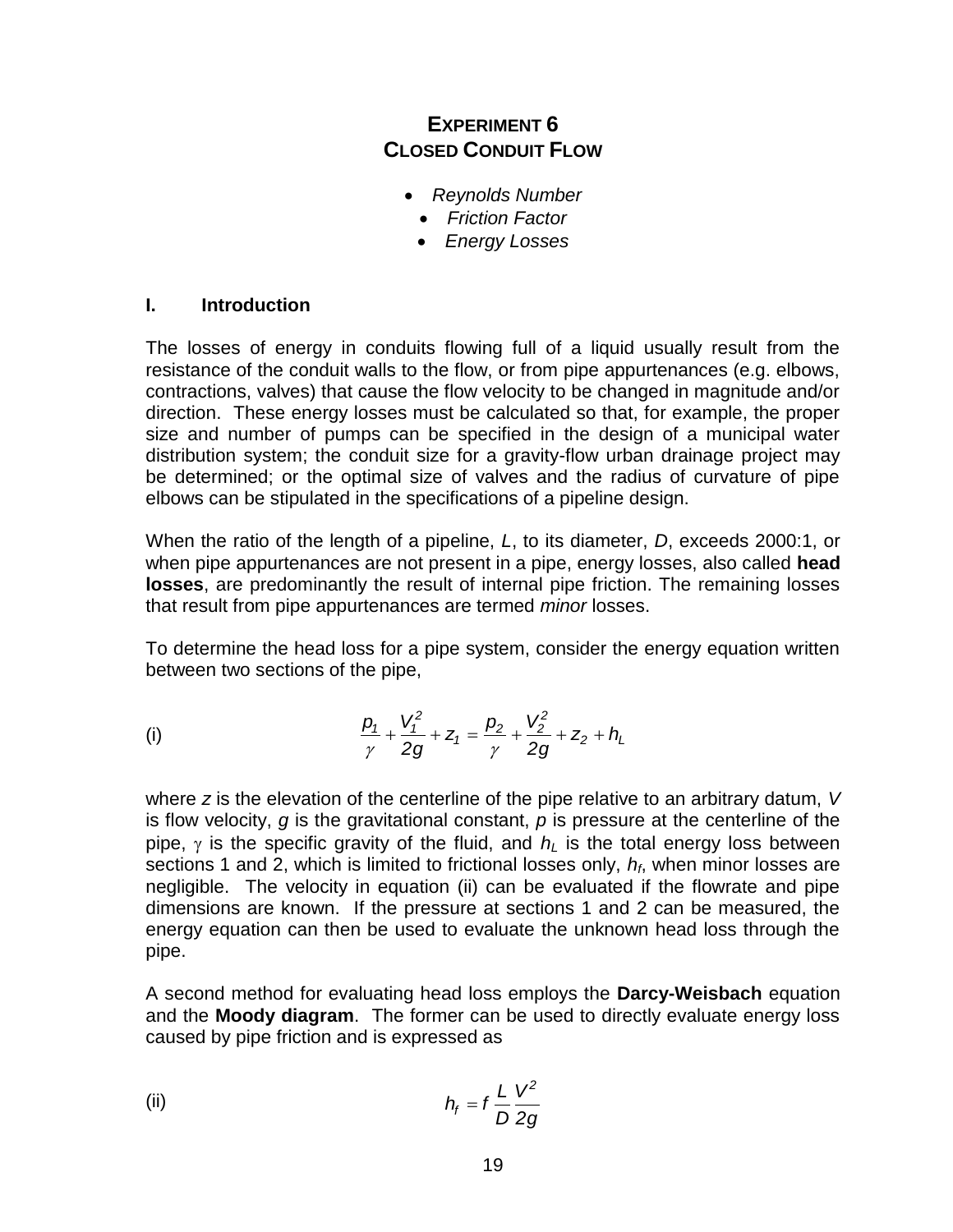where *f* is the dimensionless Darcy-Weisbach friction factor, *L* is the length of pipe section, and *D* is the pipe diameter.

The Moody diagram (see course text) illustrates the relationship between the friction factor, *f*, the Reynolds number, *Re*, and relative roughness of the pipe. On this diagram there are three zones of flow; laminar, transitional, and turbulent. Following the Moody diagram, the following equations can be used to determine a friction factor, *f*, for *smooth* pipes, where *f* is a function of the Reynolds number only, given as

(iii) 
$$
Re = \frac{VD}{v}
$$

where  $\nu$  is the kinematic viscosity of the fluid.

(iv) Laminar Flow (Re < 2000) 
$$
f = \frac{64}{Re}
$$

*0.25 Re*  $f = \frac{0.316}{0.35}$ (v) Transitional Flow (2000 < Re < 3000)

(vi) Turbulent Flow (Re > 3000) 
$$
\frac{1}{\sqrt{f}} = 2.0 \log(\text{Re} \sqrt{f}) - 0.8
$$

The energy loss caused by pipe friction may also be expressed as

(vii) 
$$
h_f = Z L V^n
$$

where the constants *Z* and *n* are function of the type of flow (i.e., laminar, turbulent, or transitional). This equation in logarithmic form is

(viii) 
$$
\log h_f = n \log V + \log Z L
$$

Note that this expression has the form of a linear equation, y=mx+b. To determine the constants *Z* and *n*, first plot *V* (abscissa) vs. *h<sup>f</sup>* (ordinate) on logarithmic scales. The slope on the logarithmic plot, measured with a *linear* scale, is then *n.* An alternative method of finding *n* involves determining the equation of the curve or by computing the slope of the line directly using the formula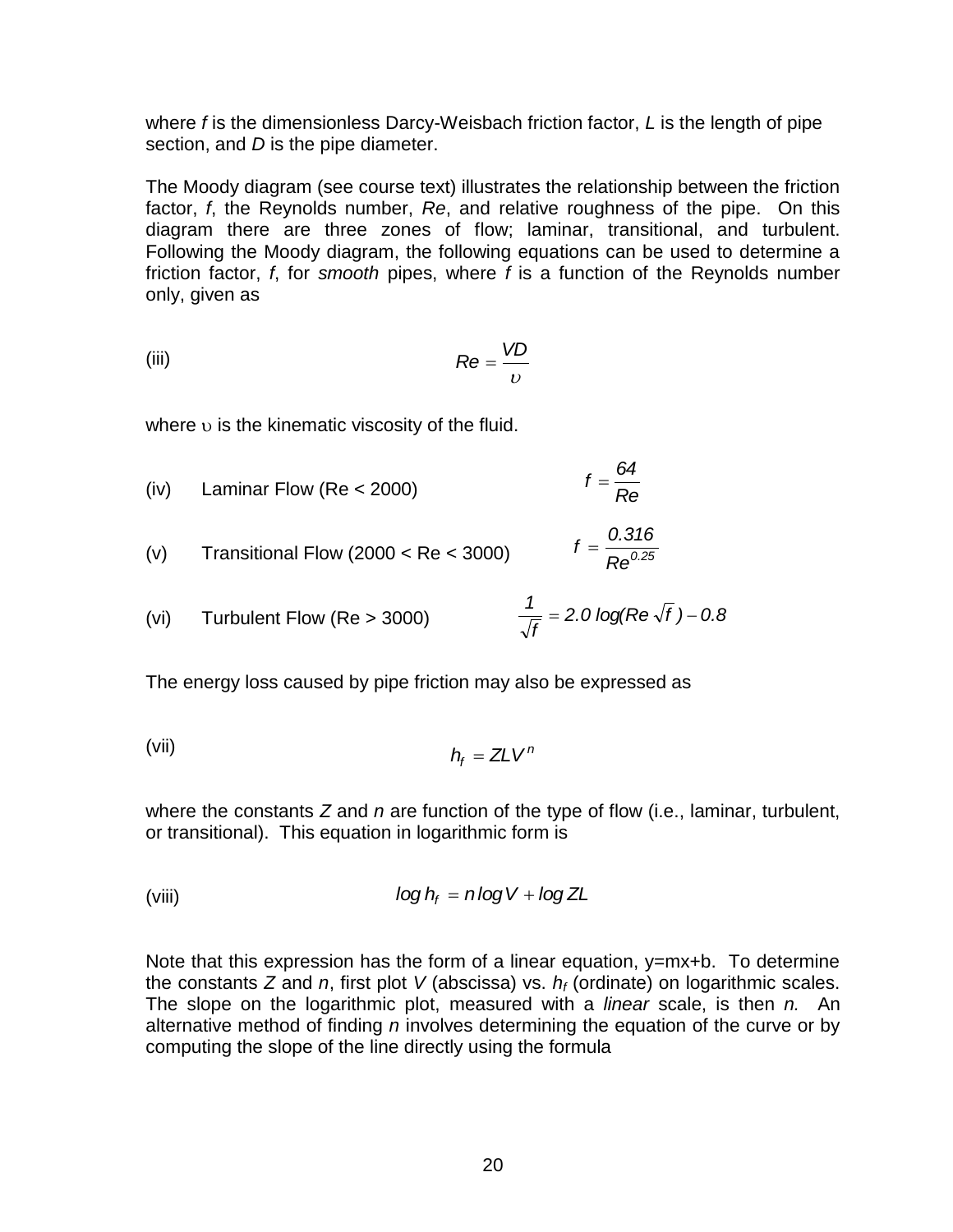(ix) 
$$
n = \frac{\log \frac{h_{f1}}{h_{f2}}}{\log \frac{V_1}{V_2}}
$$

where the subscripts *1* and *2* refer to representative points along the curve. Once *n* is known, *Z* can be evaluated using the equation of the curve or using measured data and equation (vii).

The **energy grade line** (EGL) is a visual representation of Bernoulli"s equation applied to a sequence of locations in the pipe. The distance from an arbitrary datum to the EGL at any single point is the total energy head, *H*, represented as

(x) 
$$
\frac{p}{\gamma} + \frac{V^2}{2g} + z = H
$$
 (Bernoulli Equation)

The **hydraulic grade line** (HGL) represents the piezometric head, or the sum of the pressure and elevation terms of the Bernoulli equation. Thus, the difference between the HGL and EGL represents the velocity head, *V2/2g*, and the slope of the EGL is the ratio of head loss to pipe length, as indicated below for a gradual expansion on a downward slope.

![](_page_21_Figure_5.jpeg)

Figure 5: Energy and Hydraulic Grade Lines

## **II. Objective**

The objective is to study steady flow in a closed conduit and evaluate energy losses through a pipe system.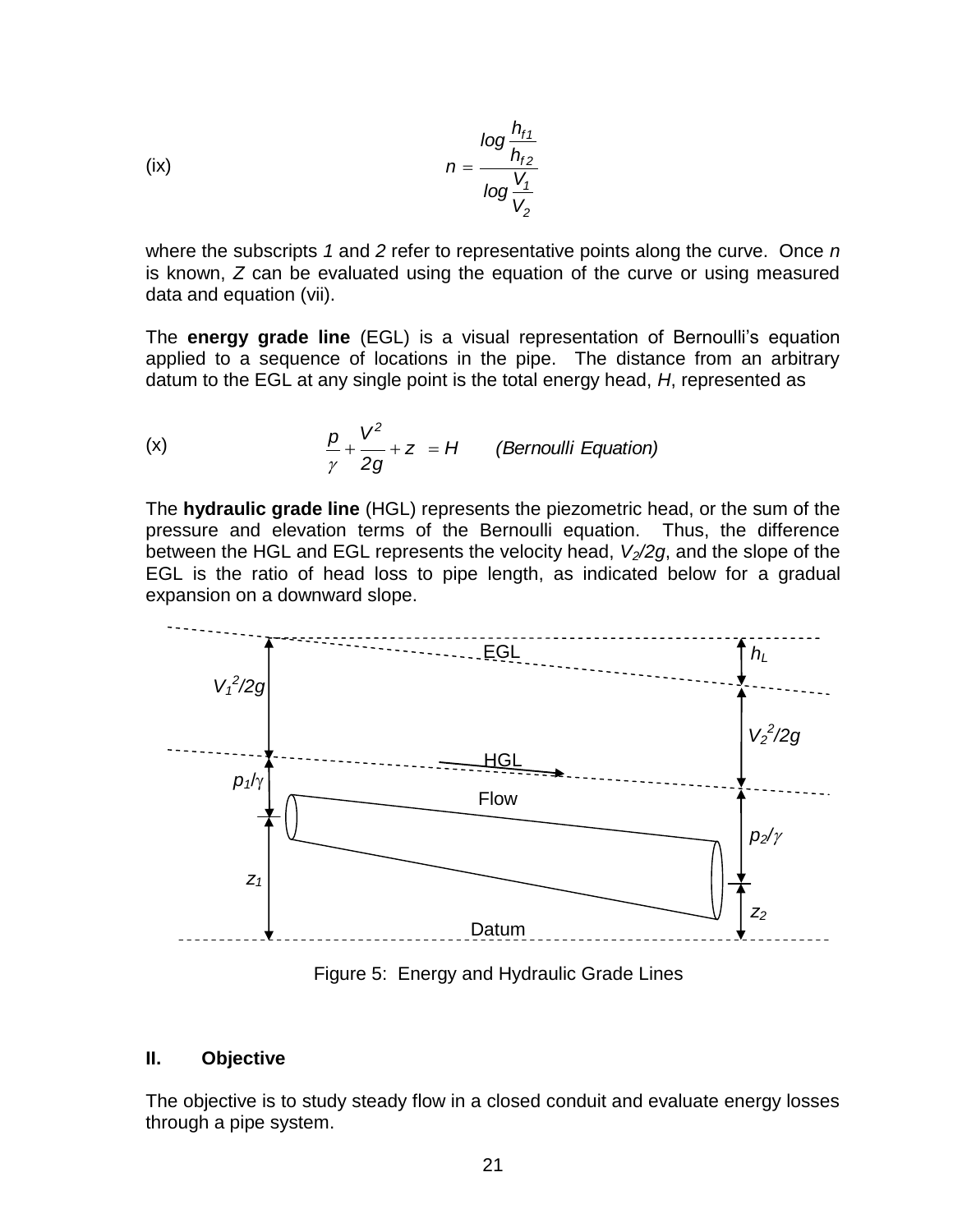## **III. Procedure**

*A general description of the closed system is as follows:*

- 1. Flow is directed from the reservoir tank through a 1.025 in. I.D. pipe.
- 2. A differential manometer gage is connected to two pressure taps located on the pipe to allow a measurement of head loss. The pipe section between the taps is 4.0 ft. in length.
- 3. The flow travels through a flow-metering device, which provides a digital display of volumetric flowrate.
- 4. By the definition of a closed system, flow is recycled back to the reservoir.

*To perform the experiment:*

- 1. Turn on the pump and check that the flow is following the correct path. Make any necessary adjustments to the differential manometer gage.
- 2. Set the flowrate at a maximum rate, and once the flow has stabilized, record the head loss across the pipe length and the corresponding flowrate.
- 3. Reduce the flowrate in incremental steps, being sure to record the head loss at each flowrate, until the manometer readings are too small to accurately determine.

- 1. Calculate the Reynolds number using equation (iii) and then the friction factor from equation (iv), (v) or (vi). What type of flow is occurring within the pipe?
- 2. Using the results from (1) and the Darcy-Weisbach equation, compute the theoretical head loss for each flowrate. *Quantitatively* compare the theoretical values to your measured head loss data obtained using the differential manometer. Discuss your results.
- 3. Determine the values of *Z* and *n* for the conditions of this experiment. First, use equations (ii), (iii) and (vii), along with either equation (iv), (v), or (vi), to solve for *Z* and *n* algebraically. Next evaluate both constants by using your laboratory data and one of the methods described in Section 1. *Quantitatively* compare the theoretical and experimental values of *Z* and *n*. [Note: If determining the equation of the curve for laboratory data, recall that this is a logarithmic plot. Therefore, you may wish to create a temporary, arithmetic plot of (log *V*) vs. (log *hf*), and determine the equation of that plot using linear regression. In Microsoft Excel©, a linear trendline can be created, and the  $R^2$  value, which represents the "goodness" of fit, and equation of the line can be automatically inserted on the plot. For additional information regarding regression and the  $R^2$  statistical parameter, refer to http://civil.engr.siu.edu/nsflab/Manuals/Main\_General.htm]
- 4. Draw the energy and hydraulic grade lines for the maximum flowrate. *Qualitatively* indicate elevation and pressure heads, but numerically identify the velocity head component of total energy and the head loss over the length of pipe.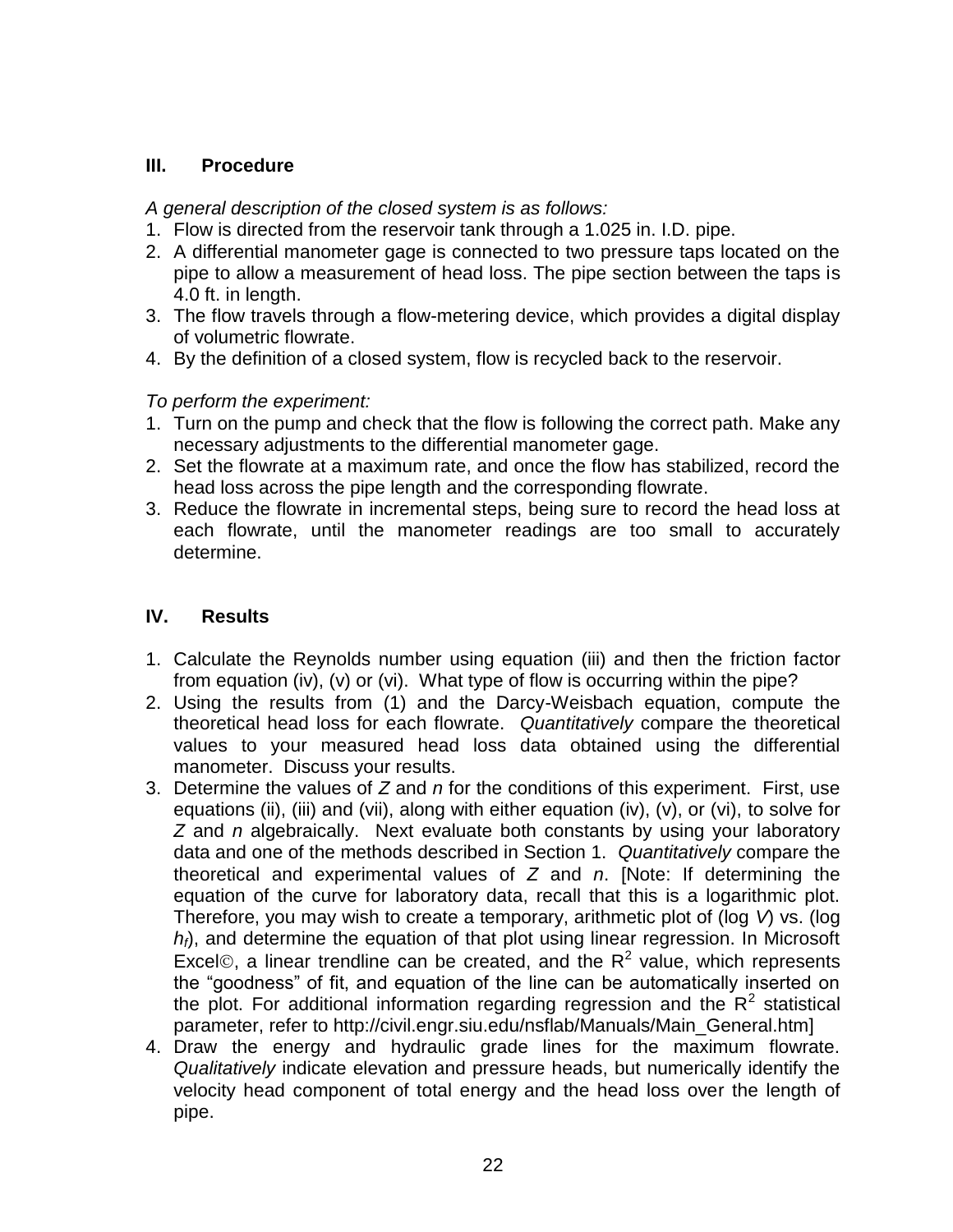## **EXPERIMENT 7 HYDRAULIC JUMP**

- *Jump Phenomenon*
- *Specific Energy and Force*

#### **I. Introduction**

A schematic of a hydraulic jump in an open channel of small slope is shown below. In engineering applications, the hydraulic jump frequently appears downstream from spillways or sluice gates where flow velocities are high. It may be used as an effective dissipater of kinetic energy, and thus prevent scour of an alluvial river bottom, or can be induced as a mixing device in water or sewage treatment designs. In design applications, the engineer is concerned primarily with predicting the occurrence, size, and location of the jump

![](_page_23_Figure_5.jpeg)

Figure 6: Hydraulic Jump

A hydraulic jump is formed when liquid at high velocity discharges into a zone of lower velocity, creating a rather abrupt rise in depth. The rapidly varying water surface is typically accompanied by violent turbulence, eddying, air entrainment, and surface undulations. The high velocity flow is known as **supercritical**, and occurs at depths below critical depth, whereas the low velocity flow is **subcritical**, and occurs at depths greater than critical depth. The **critical** depth, *yc*, is the depth associated with the point of minimum energy in the associated control volume and is an unstable depth that occurs within the jump. A parameter that further can be used to characterize critical flow is the **Froude number**, *Fr*, expressed as

$$
Fr = \frac{V}{\sqrt{gD}}
$$

where *V* is the flow velocity, *g* is the gravitational acceleration, and *D* is the hydraulic depth, defined as a ratio of flow area to top width at a given location. For a channel of rectangular cross section, a discharge, *Q*, and constant width, *b*, the hydraulic depth is equivalent to depth of flow, *y*, and equation (i) can be rewritten as

(ii) 
$$
Fr = \frac{q}{y} \frac{1}{\sqrt{gy}}
$$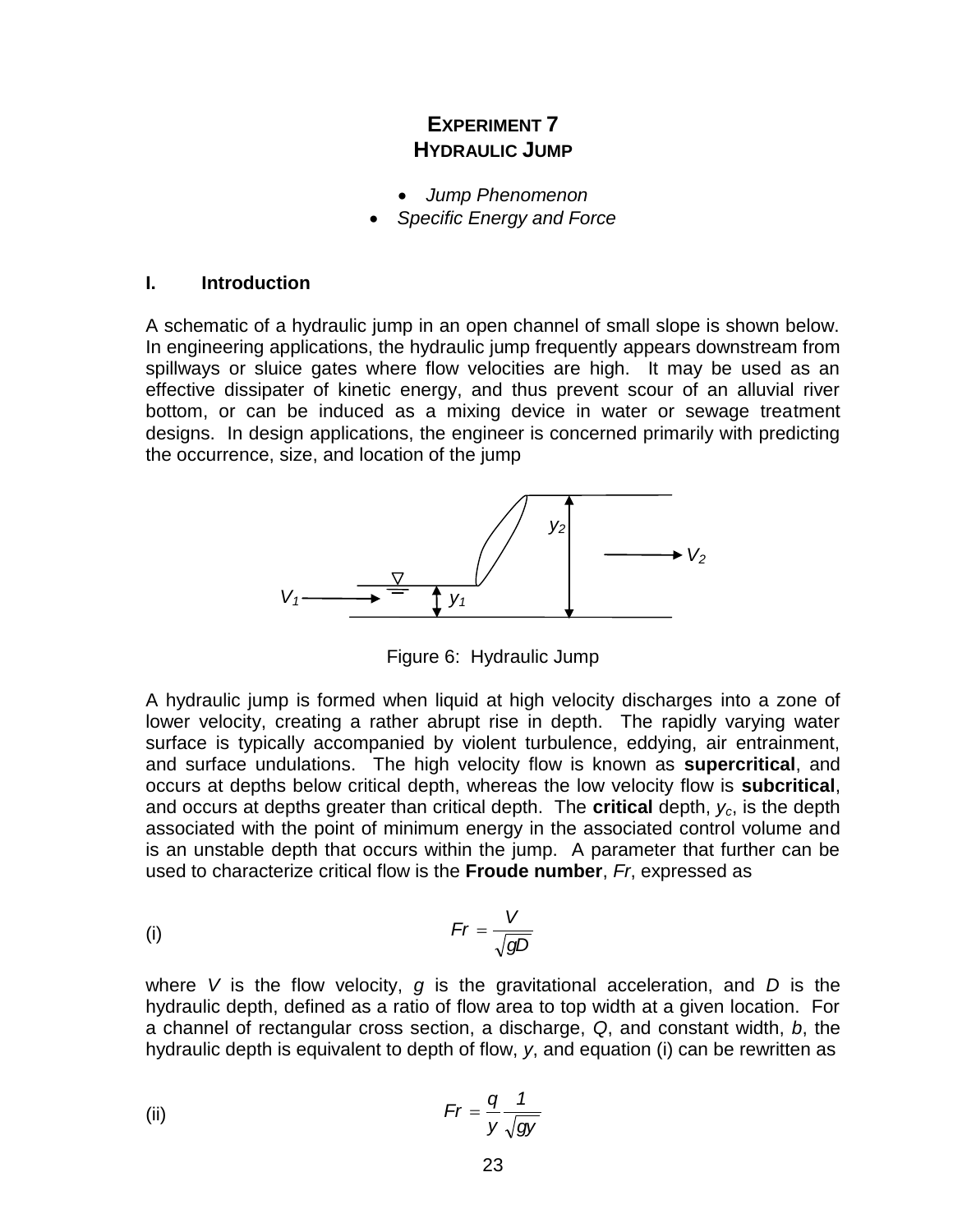where  $q = Q/b$ , the flowrate per unit width of the channel. Critical flow in open channels occurs when the Froude number equals unity. The Froude number further characterizes subcritical and supercritical flow as follows:

## *Fr* > 1 Supercritical Flow

- Disturbances travel downstream
- Upstream water levels are unaffected by downstream controls

*Fr* < 1 Subcritical Flow

- Disturbances travel upstream and downstream
- Upstream water levels are affected by downstream controls

An equation relating the upstream and downstream depths of a hydraulic jump can be derived from the momentum equation, assuming a uniform velocity profile across the flow area, negligible boundary friction, and a small channel slope. This hydraulic jump equation can be expressed as

(iii) 
$$
y_2 = \frac{y_1}{2} \left( \sqrt{1 + 8Fr_1^2} - 1 \right)
$$

Equation (iii) demonstrates that  $y_2/y_1 > 1$  only when  $Fr_1 > 1$  and  $Fr_2 < 1$ , thus proving the necessity of supercritical flow for the formation of a hydraulic jump. Another way to visualize this necessity is by using **specific force**, *Fs*, defined as

(iv) 
$$
F_s = \frac{q^2}{gy} + \frac{y^2}{2}
$$

where the term  $q^2/qy$  is the momentum of the flow passing through the channel section per unit time per unit weight of water, and the term  $\chi^2/2$  is the force per unit weight of water. It becomes evident from a plot of *F<sup>s</sup>* as a function of depth for a constant flowrate, or a *specific force diagram*, that the solution to equation (iii) occurs when  $F_{s,1} = F_{s,2}$ . The depths  $y_1$  and  $y_2$  at which  $F_{s,1}$  and  $F_{s,2}$  occur are called **sequent depths**.

 $(\sqrt{1+8Fr_1^2} - 1)$ <br>
1 only when  $Fr_1$ <br>
the formation c<br>
ng **specific ford**<br>  $=\frac{q^2}{gy} + \frac{y^2}{2}$ <br>
im of the flow<br>
water, and the<br>
rom a plot of *F*<br>
diagram, that<br>
and  $y_2$  at which<br>
f the three inde<br>
i). The upstream<br> A stable hydraulic jump will form only if the three independent variables  $(y_1, y_2, Fr_1)$ conform to the relationship given in (iii). The upstream depth,  $y_1$ , and the Froude Number, *Fr1*, are controlled by an upstream headgate for a given discharge. The downstream depth is controlled by a downstream tailgate and *not by the hydraulic jump*. Denoting the actual measured downstream depth as *y2*, and the computed sequent depth as *y2'*, found from (iii), the following observations can be made;

| If $v_2 = v_2'$ | a stable jump forms;                                            |  |  |  |
|-----------------|-----------------------------------------------------------------|--|--|--|
| If $y_2 > y_2'$ | the downstream specific force is greater than that at the       |  |  |  |
|                 | upstream end, and the jump tends to move upstream;              |  |  |  |
| If $y_2 < y_2'$ | the downstream specific force is less than that at the upstream |  |  |  |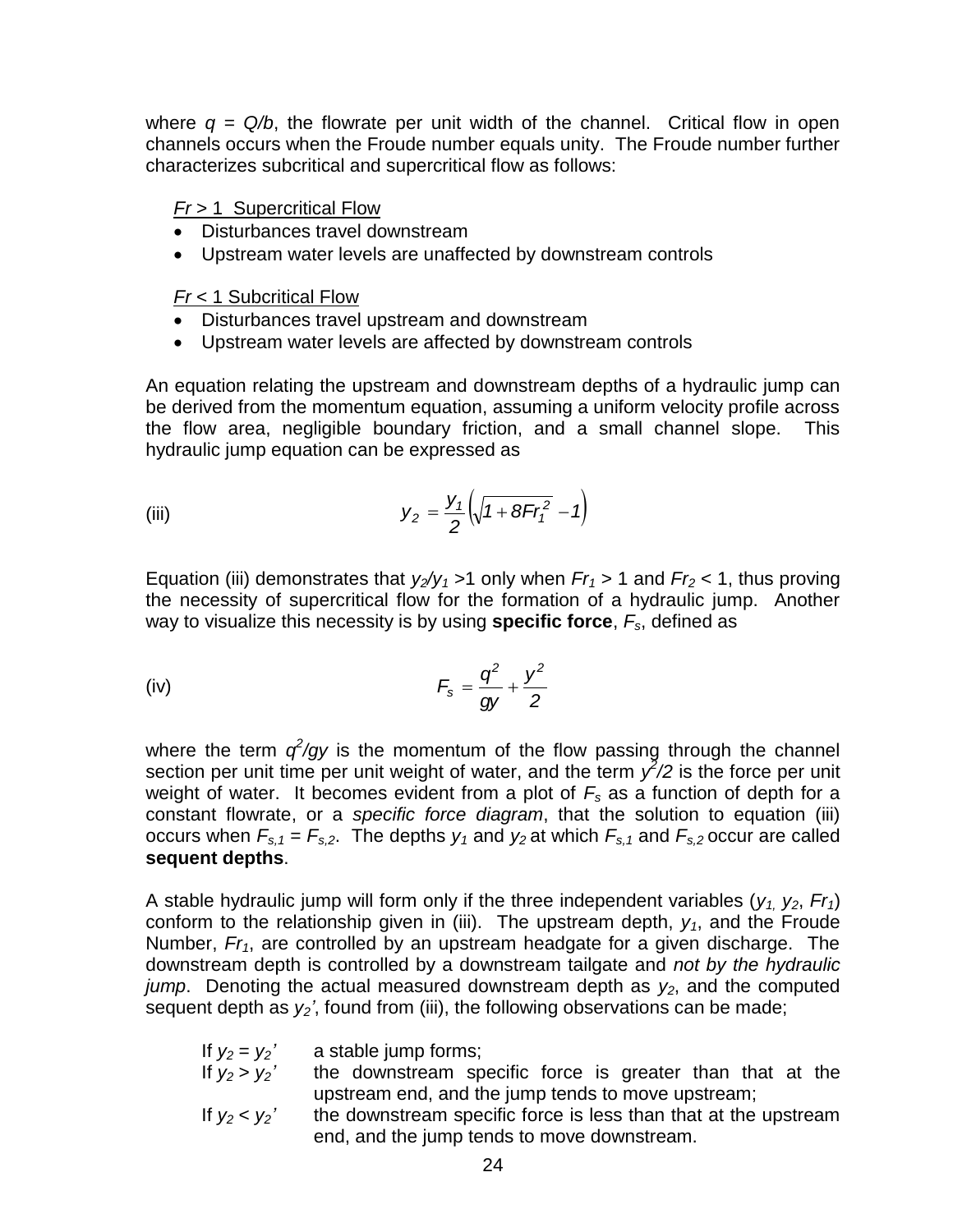**Specific energy**, E, in a channel section is defined as the energy per unit weight of water at any section of the channel measured with respect to the channel bottom.

$$
(v) \tE = y + \frac{V^2}{2g}
$$

For a rectangular channel of constant width and constant discharge, equation (v) becomes

$$
(vi) \tE = y + \frac{1}{2g} \frac{q^2}{y^2}
$$

A plot of *E* vs. *y* for a constant magnitude of *q* is called a specific energy curve. The depth of flow at which the specific energy is a minimum for a given discharge is the critical depth, *yc*. Applying equation (vi) both at the upstream depth, *y1*, and the downstream depth, *y2,* the energy loss through the jump may then be evaluated as

$$
\Delta E = E_1 - E_2
$$

The figure below illustrates the relationships between the depths at the upstream and downstream ends of a jump and their corresponding specific force diagram and specific energy curve.

![](_page_25_Figure_7.jpeg)

Specific Force Diagram, and Specific Energy Curve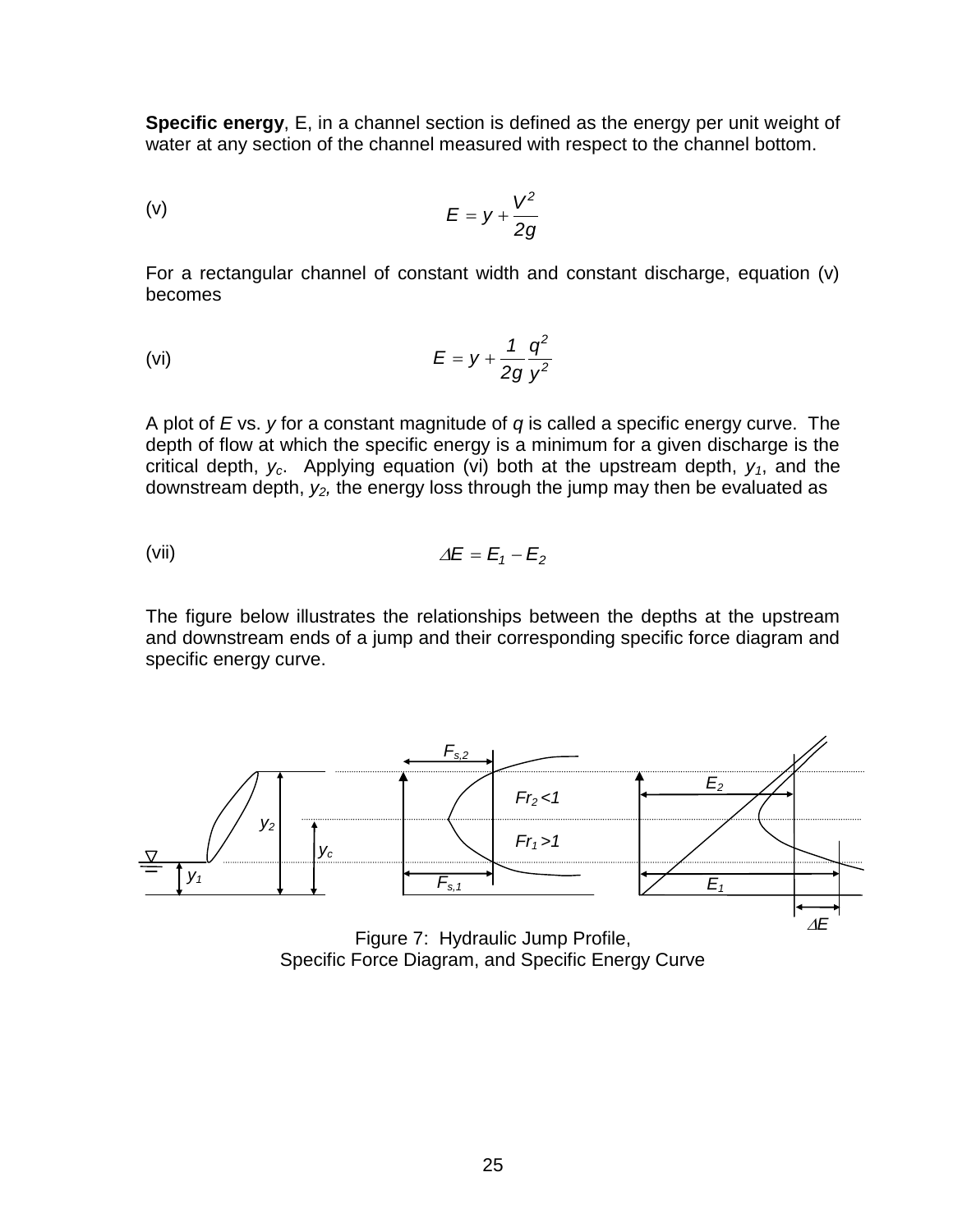## **II. Objective**

The objective is to investigate the validity of the specific force and specific energy equations for the hydraulic jump phenomenon.

## **III. Procedure**

- 1. Measure the flume width, *b* , and confirm that the flume is in a horizontal position
- 2. Start the flow in the flume by turning on the pump.
- 3. After the system reaches a steady state, record the discharge
- 4. Position the upstream gate, or headgate, so that the upstream water level is near the top of the flume.
- 5. Position the tailgate to create a hydraulic jump in the center of the flume
- 6. After the jump stabilizes, measure and record the depth at a point immediately upstream of the jump and a point downstream of the undulating water surface caused by the jump.
- 7. Repeat steps  $4 6$  for six headgate positions.

- 1. For the constant flowrate, compute the critical depth, *yc*, using equation (ii) for critical flow conditions.
- 2. Compute the specific energy and specific force for each depth of each trial using the measured values of supercritical, *y1*, and subcritical, *y2*, depths.
- 3. For each depth measured, compute the corresponding Froude number.
- 4. For each jump, compute the sequent depth,  $y_2$ <sup>2</sup>, for each measured value of  $y_1$ .
- 5. What can you infer about the stability of each jump based on the computed sequent depth and the laboratory data?
- 6. Plot a specific energy curve and a specific force diagram for your laboratory data. Show all pertinent depths  $(y_1, y_2, y_2)$ , and  $y_c$ ) and indicate the energy loss,  $\Delta E$ , for one hydraulic jump.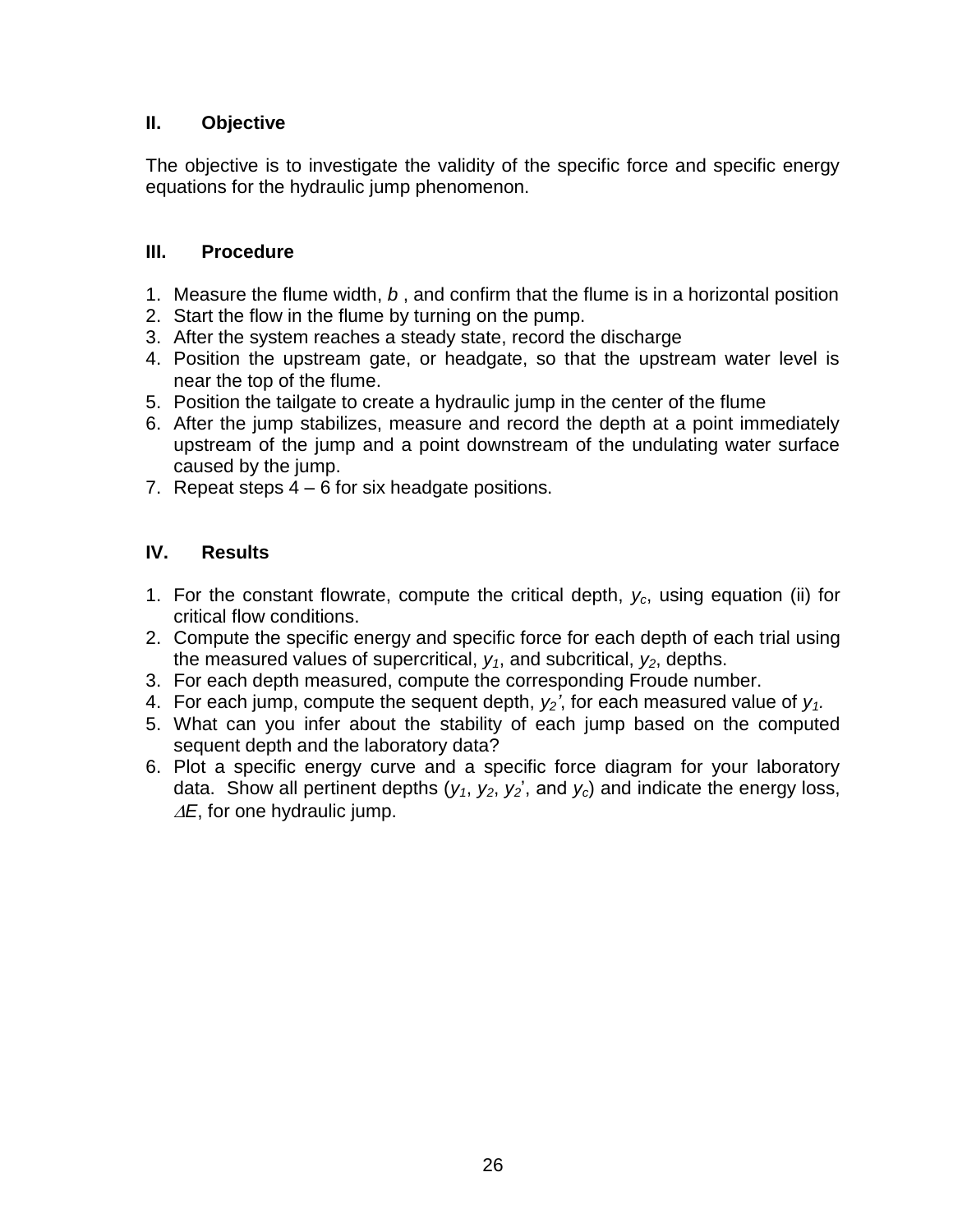## **EXPERIMENT 8 CENTRIFUGAL PUMP CHARACTERISTICS**

- *Pump Performance*
- *Characteristics Curve*

#### **I. Introduction**

A pump is a device that supplies mechanical energy to fluid flow systems. The general types of pumps in use today are centrifugal, rotary and reciprocating. In hydraulic engineering, the **centrifugal pump** is used almost exclusively. Its advantages include easy operation and repair, low capital cost, and small size required per discharge capacity. The major disadvantages, however, are that it may not be self-priming, it has very limited suction lift, and it has good operating efficiency for only a small range of discharges and heads.

When energy, also called pump head (*hp*), is continuously supplied to the fluid system, the energy equation can be written as

(i) 
$$
\frac{p_1}{\gamma} + \frac{V_1^2}{2g} + z_1 + h_p = \frac{p_2}{\gamma} + \frac{V_2^2}{2g} + z_2 + h_l
$$

where *z* is elevation relative to a datum, *V* is flow velocity, *g* is the gravitational constant, *p* is pressure,  $\gamma$  is the specific weight of the fluid, and  $h_l$  is the total energy loss between the pump inlet (1) and the outlet (2). If energy losses are negligible and the diameters of the inlet and outlet pipes are the same, equation (i) can be reduced to

(ii) 
$$
h_p = \frac{p_2}{\gamma} - \frac{p_1}{\gamma} + z_2 - z_1
$$

The useful power output of the pump, *Pout*, is the power that is consumed by the fluid system in producing a total pump head at a given discharge rate. Mathematically, output can be expressed as

(iii) 
$$
P_{out} = \gamma Q h_p
$$

where  $\ell$  is the specific weight of the fluid. The power supplied to the pump,  $P_{in}$ , can be evaluated by

$$
P_{in} = V_i A_i
$$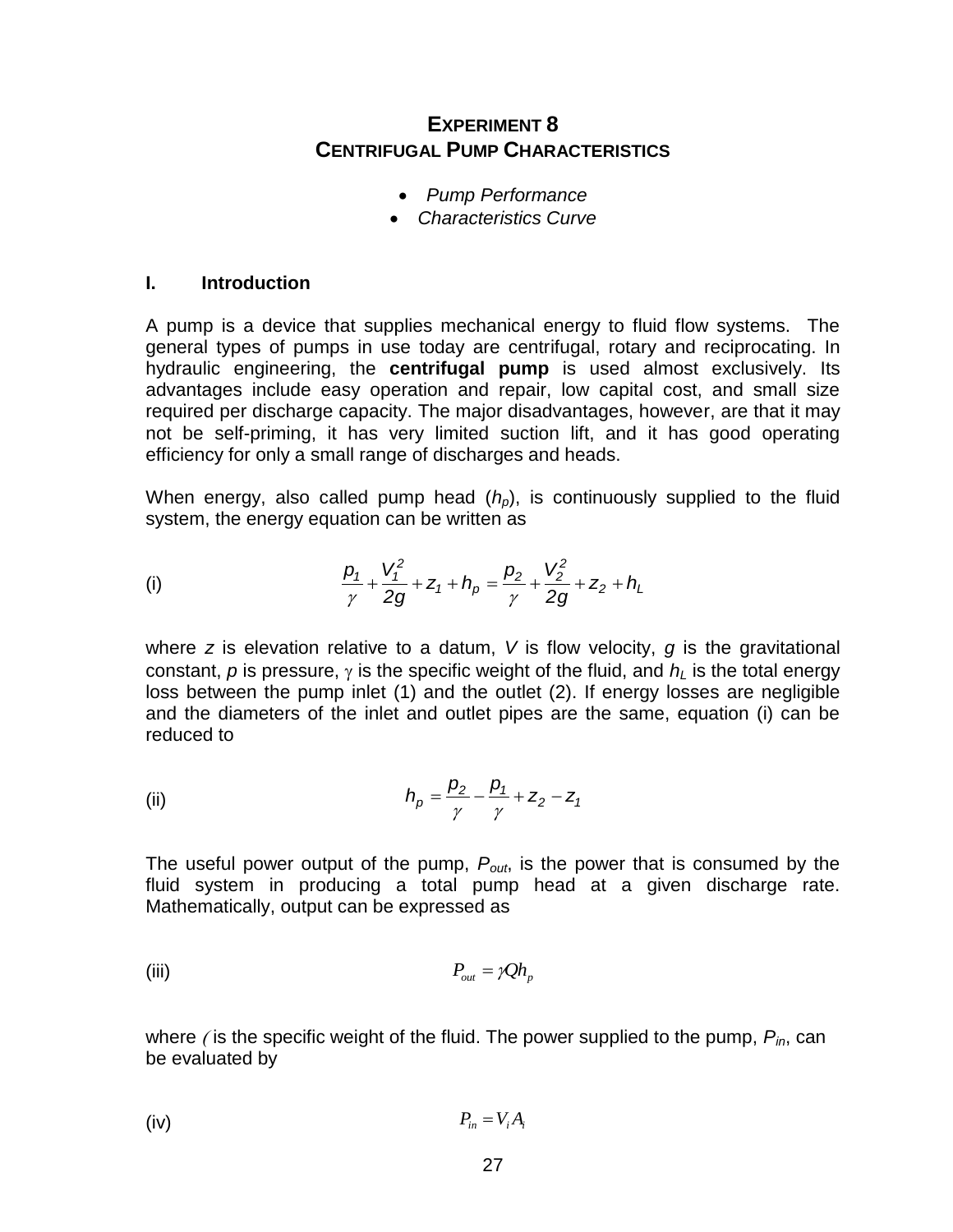where  $V_i$  is the electrical voltage and  $A_i$  is the electrical current to the motor. Due to mechanical losses in the bearings, fittings, etc., and electro-mechanical losses in the motor, the output power will always be less than that supplied to the pump. The magnitude of these losses are indicated through the efficiency, which can be expressed as

$$
e = \frac{P_{out}}{P_{in}} \times 100\%
$$

 $\frac{d}{dx} \times 100\%$ <br>
<sup>1</sup><br> **100%**<br> **100%**<br> **100%**<br> **100%**<br> **100**<br> **100**<br> **100**<br> **100**<br> **100**<br> **100**<br> **100**<br> **100**<br> **100**<br> **100**<br> **100**<br> **100**<br> **100**<br> **100**<br> **100**<br> **100**<br> **100**<br> **100**<br> **100**<br> **100**<br> **100**<br> **100**<br> **100**<br> **100** The performance characteristics of a pump are defined as the relationship between operating variables: discharge (*Q*), head (*hp*), power supplied to the pump (*Pin*), and efficiency (*e*). These characteristics are usually expressed in graphical form in which, for a constant speed, *Q* (abscissa) is plotted vs. *H*, *Pin*, and *e* (ordinates). These curves are then analyzed to select the optimum pump for a particular application.

## **II. Objective**

The objective is to create a pump characteristic curve that describes the performance of a centrifugal pump.

## **III. Procedure**

- 1. Open the sump drain valve on the bottom of the hydraulics bench and close the control valve on the discharge manifold.
- 2. Press "RUN" on the controller keypad to start the pump. Next, press "FUNC/DATA" until the red LED labeled "Hz" is illuminated and use the arrow keys to adjust the motor speed to 50 Hz. Fully open the discharge control valve.
- 3. Determine the flowrate by closing the ball valve in the volumetric tank and measuring the time required to accumulate a known volume of fluid in the tank. Use a digital timer and the sight glass located on the side of the hydraulic bench.
- 4. Record the suction (inlet) head and discharge (outlet) head from the pressure gauges. Using the "FUNC/DATA" key to select the appropriate reading, record the pump input voltage and current from the digital controller. Assuming a datum through the center of the pump impeller, the distance from the datum to the inlet gauge is 0.020 m  $(z_1)$  and from the datum to the outlet gauge is 0.170 m  $(z_2)$ .
- 5. Repeat steps (3) and (4) for at least 5 flowrates. For each trial, you will need to release the ball valve to drain the volumetric tank and close the discharge valve slightly to obtain a new discharge.
- 6. Repeat steps  $(3) (5)$  for pump speeds of 40 and 30 Hz.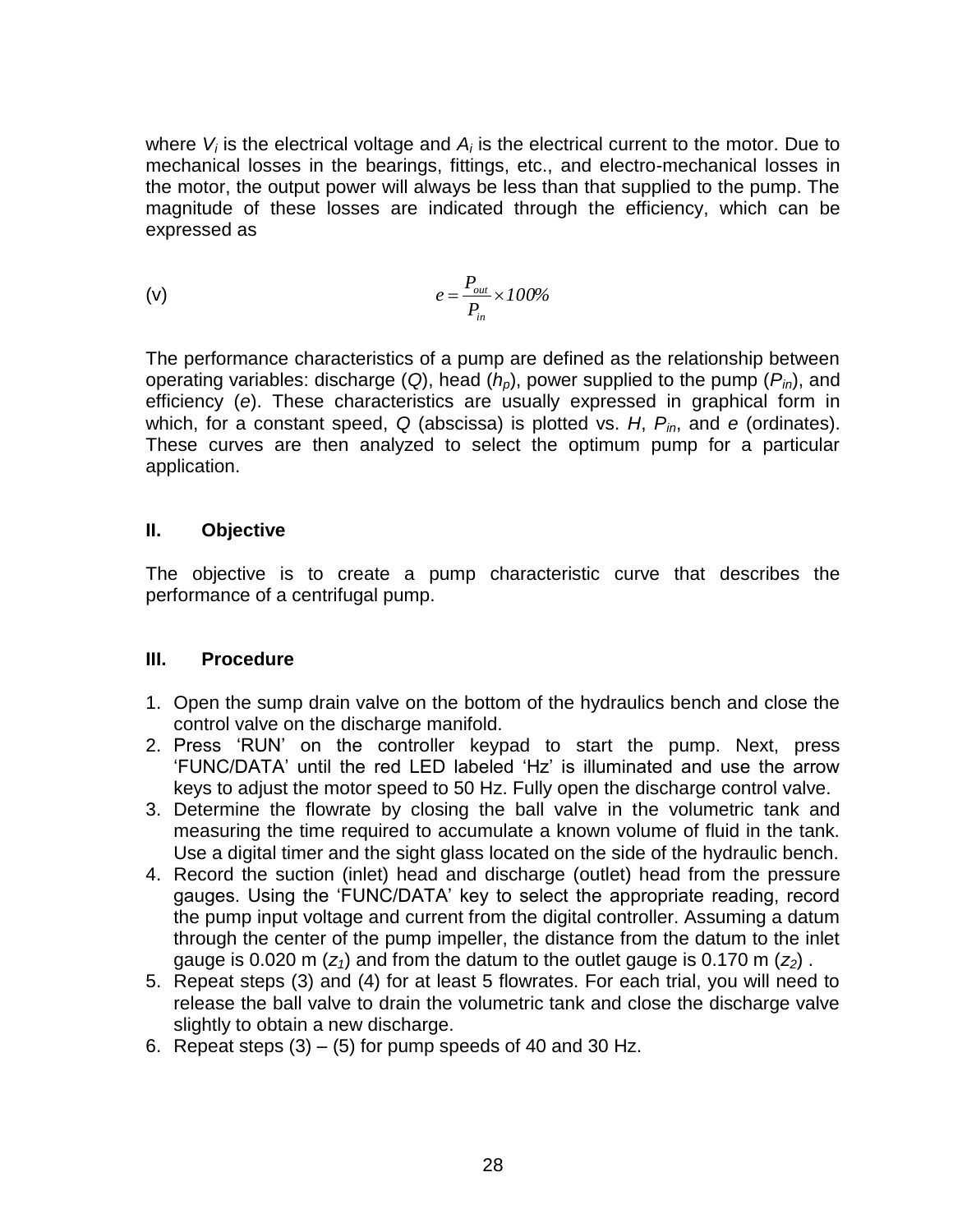## **IV. Results**

1. Plot on *one graph* the pump performance curves for the three motor speeds. For each speed, plot discharge in  $m^3/s$  (abscissa) vs. (1) total head delivered by the pump in meters from equation (ii); (2) power supplied to the pump in watts from equation (iv); and (3) efficiency in percent from equation (v). As an example only, the figure below illustrates the expected results for a different pump.

![](_page_29_Figure_2.jpeg)

Discharge

Figure 8: Pump Characteristic Curves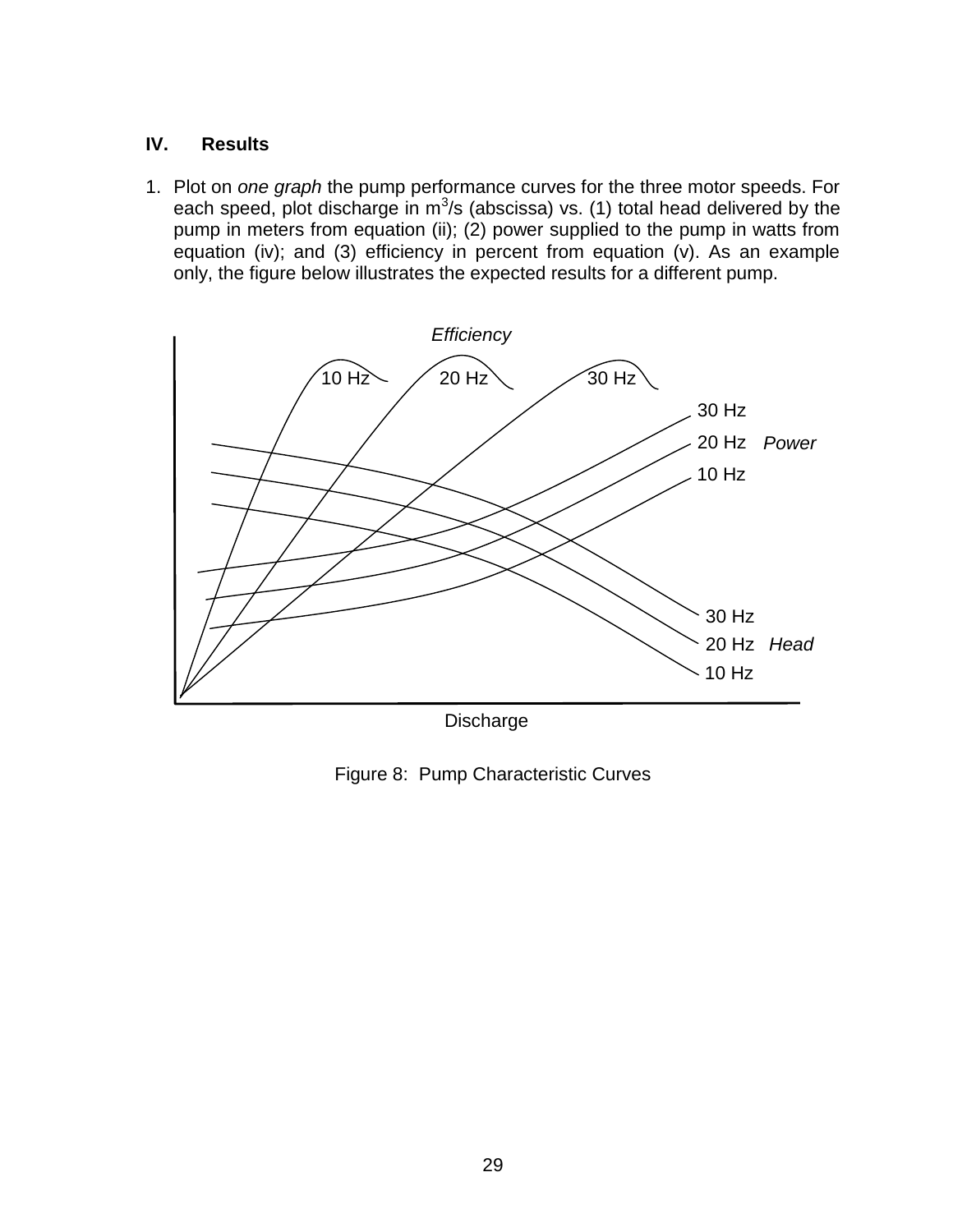## **EXPERIMENT 9 MOBILE BED FLOW VISUALIZATION**

- *Flow Patterns*
- *Drag Force*
- *Sediment Scour and Deposition*

#### **I. Introduction**

The Ahlborn tank, named after a German engineer in the early 1900"s, is particularly useful for demonstrating important fluid phenomena in engineering practice. The tank consists of slow, shallow flow of water at a constant depth over a horizontal channel bed. Flow around structures and objects can be easily investigated by installing model devices in the channel. For example, a circular cylinder in the Ahlborn tank can be used to simulate flow patterns around a circular bridge pier, as illustrated in the figure below.

![](_page_30_Figure_6.jpeg)

Figure 9: Flow Around a Circular Cylinder

The cylinder experiment allows clear observation of the stagnation point at *A* on the central streamline; acceleration of flow from *A* to *B*; flow separation at *B*; a turbulent wake at *C* where eddies are alternately generated on opposite sides to give a sinuous pattern farther downstream; and diminishing curvature of streamlines at locations further downstream of the cylinder. The friction induced by the cylinder's boundary is referred to as **skin drag** and occurs primarily within the **boundary**  layer. This is a very thin layer at the object's surface. A secondary component of the total drag force acting on the cylinder is **form drag**, which results from the large pressure differences between the upstream and downstream ends of the object. The latter is primarily responsible for the formation of the turbulent wake at the downstream end.

Additional important phenomena that can be modeled in an Ahlborn tank are sediment scour (e.g. erosion) and deposition. Alluvial rivers and reservoirs continually change their position and shape as a result of the hydraulic forces acting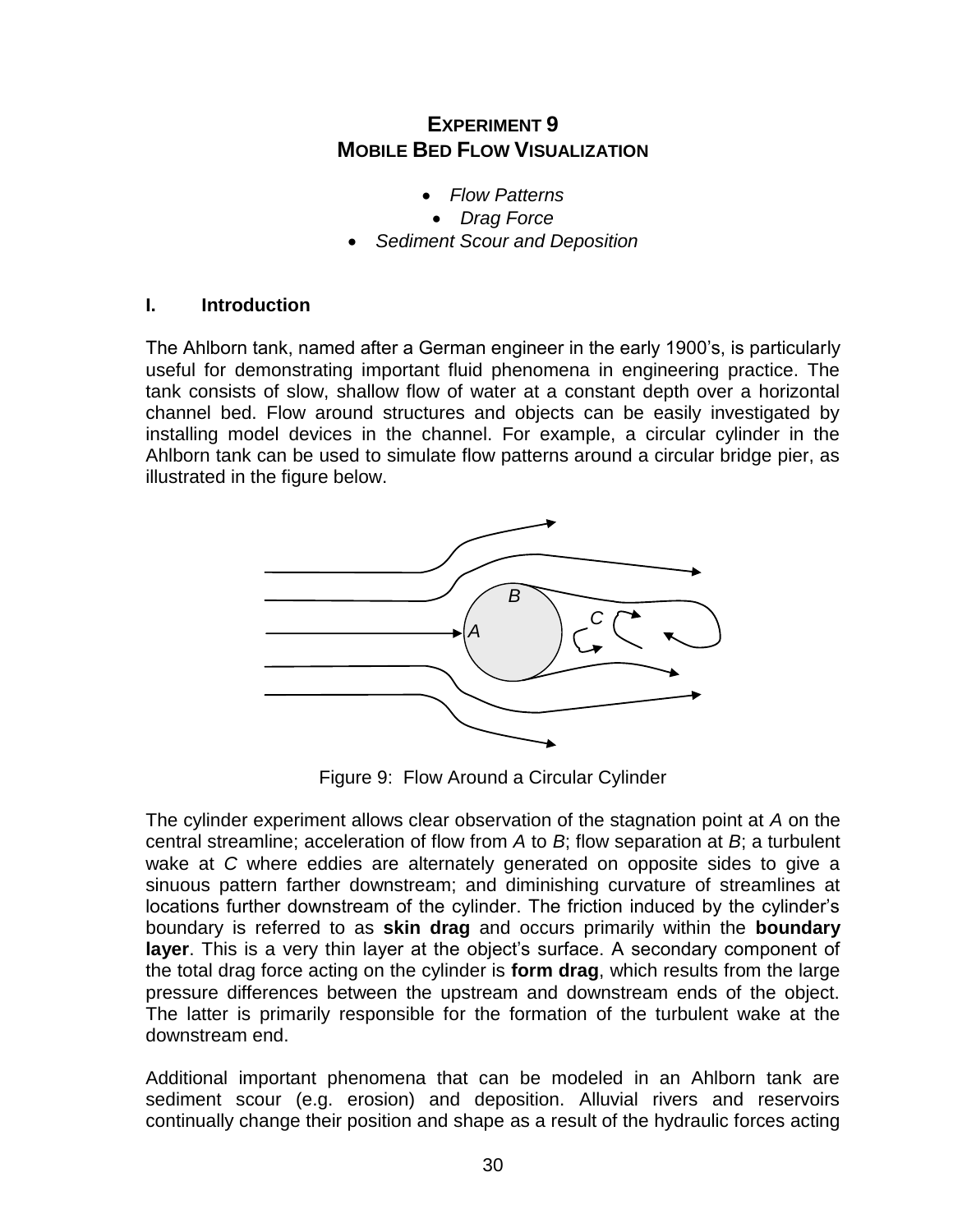on their beds and banks. Specifically, movement of sediment occurs when shear stresses reach a critical level, called the **critical shear stress**, which defines the **threshold of motion** for particles. Changes to rivers and reservoirs may be slow or rapid and can result from either natural environmental stimuli or human activities. When a river is locally modified in some way, such as construction of bridge piers or creation of stream diversions, corresponding changes in channel characteristics will often propagate both upstream and downstream, sometimes for long distances. The impact can be significant; consider that deposition in rivers and reservoirs reduces storage capacity and interferes with navigation, and erosion can undermine bridge piers and underground utilities.

For sedimentation processes modeled in the Ahlborn tank, the timescales required for equilibrium scour depths to be achieved are incorrect, as much longer periods are required in reality. However, experience has shown that if erosion and deposition is allowed to proceed in the tank until equilibrium is reached, the final patterns are approximately to scale. In addition, since there is no provision for feeding in sediment at the upstream end and the tank is short, experiments involving regional movement of sediment cannot be accurately modeled.

## **II. Objective**

The objective is to investigate flow patterns and sediment movement around various simulated hydraulic structures and devices in alluvial rivers.

## **III. Procedure**

- 1. Check to ensure that the sump tank of the Ahlborn tank is filled with water to a depth of approximately 80 cm. Turn on the pump and bleed any air from the piping system.
- 2. Slowly open the control valve, which directly increases flowrate, until a suitable discharge is obtained. Discharge is read from the digital display on the control panel. A suitable flow should result in an equilibrium depth of approximately four to six centimeters in the channel.
- 3. Beginning with a plane bed, simulate a circular bridge pier or pile by inserting a cylinder on the centerline of the tank approximately 0.5 m from the upstream end. Convergent plates can be used in the channel to exaggerate the sedimentation effects. Once the sediment has reached an approximately stable condition, close the control valve and analyze the bed sediment response. Measure the depths of scour and deposition at the upstream and downstream ends of the pier. Smooth the surface of the channel bed prior to conducting additional experiments.
- 4. Repeat the experiment using a rectangular pier (a) placed with the shortest edge perpendicular to the flow and (b) with its centerline at approximately  $30^{\circ}$  from the flow direction.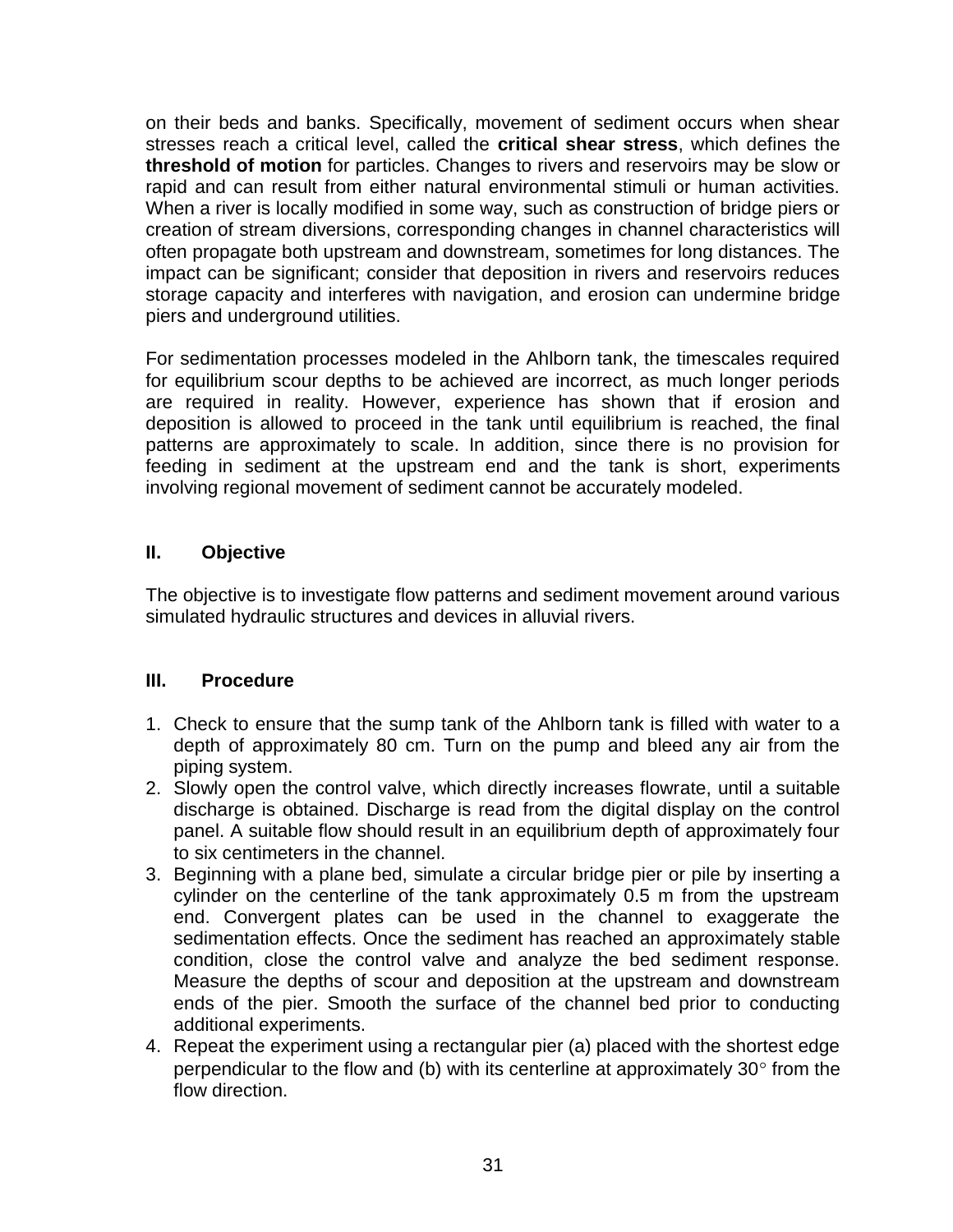- 5. Repeat the experiment using both sharp-nosed and rounded-nose piers placed parallel to the flow direction.
- 6. Using a similar procedure, simulate a meandering river by installing the two curved channel plates. Using white paint, analyze the flow pattern through the meandering channel.
- 7. Again using a similar procedure, insert the model river bend in the channel to simulate flow in a sharp bend. Sediment does not need to line the bed of the bend. Use white paint to evaluate the velocity and depth distribution at a particular cross section in the bend.
- 8. Finally, insert the airfoil approximately 0.5 m from the upstream end of the channel. Using white paint to visualize flow patterns, analyze the change in form drag, evidenced by the turbulent wake and sediment movement, as a result of increasing/decreasing the airfoil"s angle of attack.

- 1. Sketch and compare the bed sediment response, both scour and deposition, on the various simulated bridge piers. Which pier experiences the least amount of sediment scour and deposition? Which pier would be most economical?
- 2. Sketch and describe the flow pattern and bed sediment response through the simulated meandering river. What effect does the channel width have on sediment movement and why? Hypothesize what will happen to a meandering river such as the one modeled over time; will the meanders or curvatures grow, or will the river begin to straighten naturally?
- 3. For a cross section of the model river bend, sketch a profile of depth of flow and label areas of higher and lower velocities.
- 4. Describe the general relationship between the airfoil's angle of attack and form drag. Where are the regions of highest and lowest pressure around the airfoil? Can you explain a qualitative relationship between the magnitude of form drag and the extent of sediment movement around the airfoil?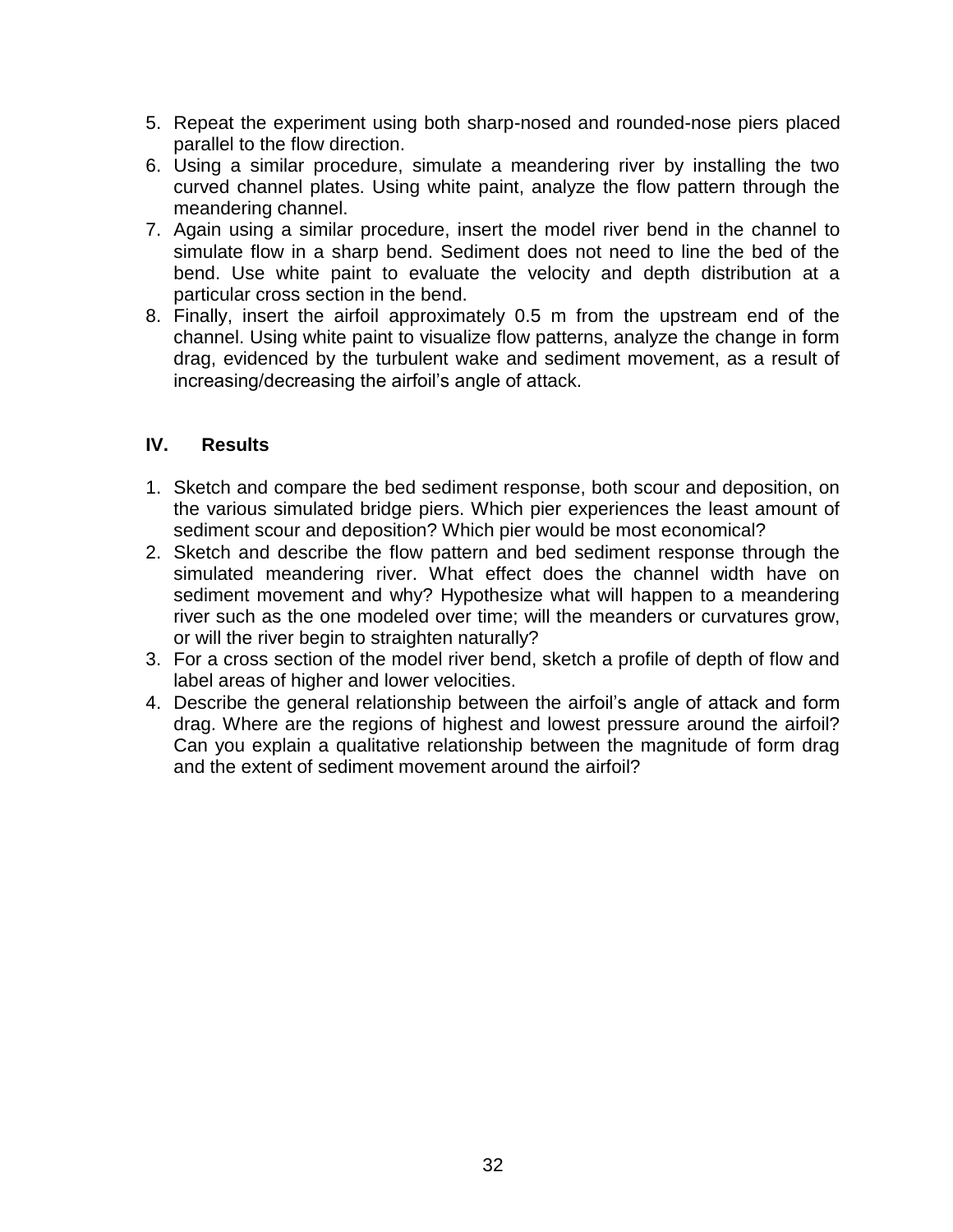## **EXPERIMENT 10 MINOR LOSS EXPERIMENT**

- *Loss Coefficient*
- *Minor Energy Losses*

#### **I. Introduction**

The losses of energy, or head, in full-flowing conduits can be classified into two components: (1) energy loss due to the frictional resistance of the conduit walls to flow, and (2) energy loss due to the pipe fittings and appurtenances (e.g., bends, contractions, and valves). The latter is referred to as minor, or form, loss and is associated with a change in magnitude and/or direction of the flow velocity. Generally, the more abrupt the change, the higher the associated energy loss.

For a long pipeline (*L/D* > 2000), the energy loss is predominantly associated with friction and minor losses are small. However, minor losses would comprise a considerable part of the total energy loss for a system that is relatively short and has a large number of fittings. Therefore, it is important for a designer to carefully consider both types of losses in the design of distribution systems.

To determine the head loss across a pipe appurtenance, consider the energy equation written between two sections: immediately before (1), and after (2) the pipe appurtenance,

(i) 
$$
\frac{p_1}{\gamma} + \frac{V_1^2}{2g} + z_1 = \frac{p_2}{\gamma} + \frac{V_2^2}{2g} + z_2 + h_l
$$

where *z* is the elevation of the centerline of the pipe relative to an arbitrary datum, *V* is flow velocity, *g* is the gravitational constant, *p* is pressure at the centerline of the pipe,  $\gamma$  is the specific gravity of the fluid, and  $h_l$  is the head loss between sections 1 and *2*. When only a short distance separates sections *1* and *2, h<sup>l</sup>* is a direct measure of minor loss. The velocities in equation (i) can be evaluated if the flowrate and pipe dimensions are known. If the pressure at sections *1* and *2* can be measured, the energy equation can then be used to evaluate the unknown head loss through the pipe.

The energy loss that occurs through a pipe fitting, is commonly expressed in terms of velocity head in the form

(ii) 
$$
h_l = K \frac{V^2}{2g}
$$

where *K* is the dimensionless minor loss coefficient for the pipe fitting, and *V* is the mean velocity of flow into the fitting.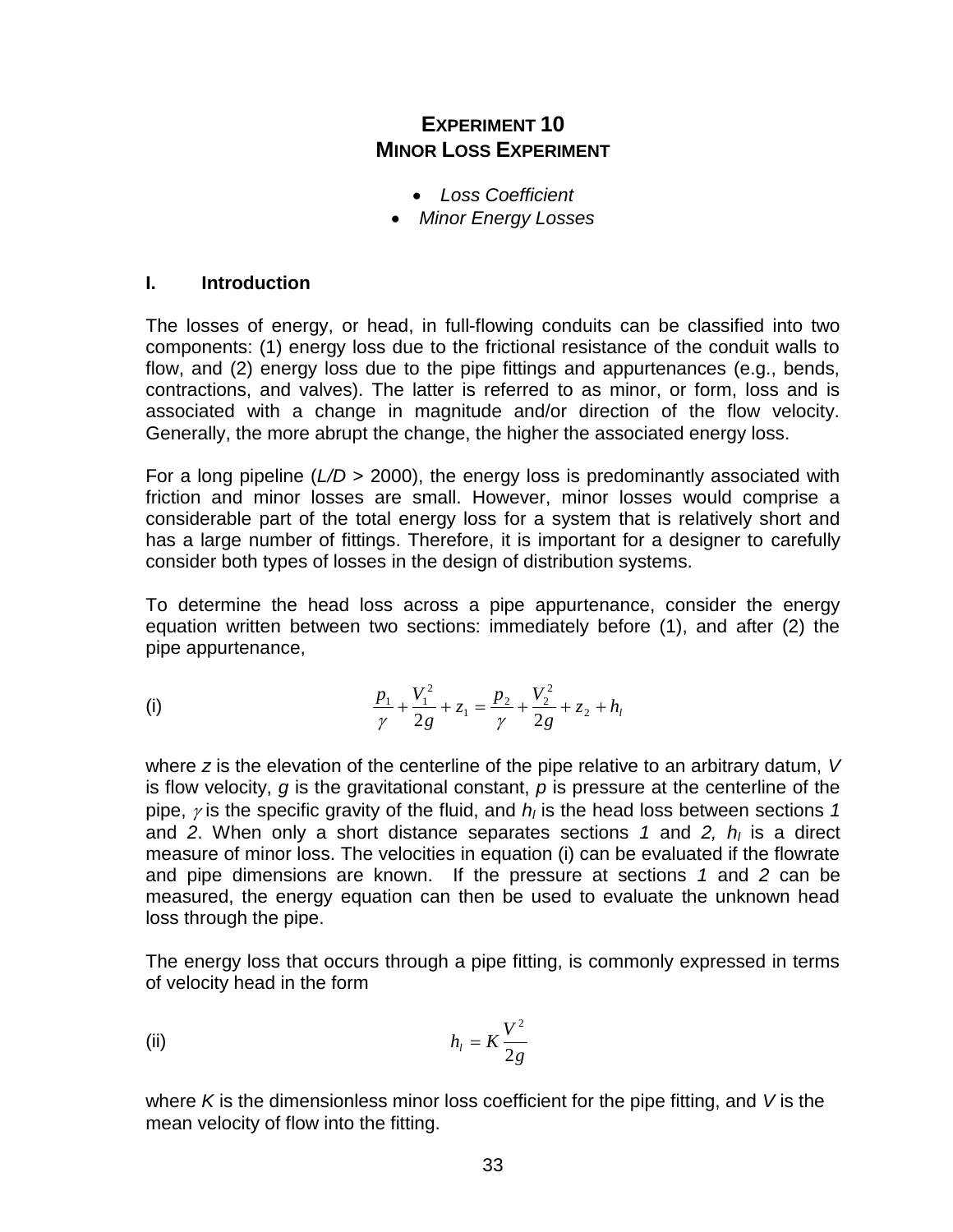Because of the complexity of flow through various fittings, *K* is usually determined by experiment. In this case, the head loss is calculated from two manometer readings, taken before and after each fitting, and *K* is then determined as

(iii) 
$$
K = \frac{\Delta h}{V^2}
$$

For contractions and expansions, an additional change in static pressure is experienced due to the change in pipe cross-sectional area through the enlargement and contraction. This change can be calculated as

(iv) 
$$
\frac{V_1^2}{2g} - \frac{V_2^2}{2g}
$$

where  $V_1$  and  $V_2$  are the upstream and downstream velocities respectively. To eliminate the effects of this area change on the measured head losses, this value should be added to the head loss reading for an enlargement, and subtracted from the head loss reading for a contraction.

For a gate valve, pressure difference before and after a valve can be measured directly using a pressure gauge. This can be converted to an equivalent head loss using the equation

$$
(v) \t1 bar = 10.2 m water
$$

## **II. Objective**

The objective is to determine the loss coefficients for flow through a range of pipe fittings including bends, a contraction, an enlargement, and a gate valve.

## **III. Procedure**

- 1. Open the bench valve, the gate valve and the flow control valve and start the pump to fill the test rig with water.
- 2. Bleed air, if present, from the pressure tap points and the manometers by adjusting the bench and flow control valves and air bleed screw.
- 3. Check that all the manometer levels lie within the scale when all the valves are fully opened. Adjust the levels, if necessary, using the air bleed screw and the hand pump.
- 4. For a selected flow rate, record the reading from all the manometers (that are tapped before and after each appurtenance: enlargement, contraction, long bend, short bend, elbow, miter) after the water levels have steadied.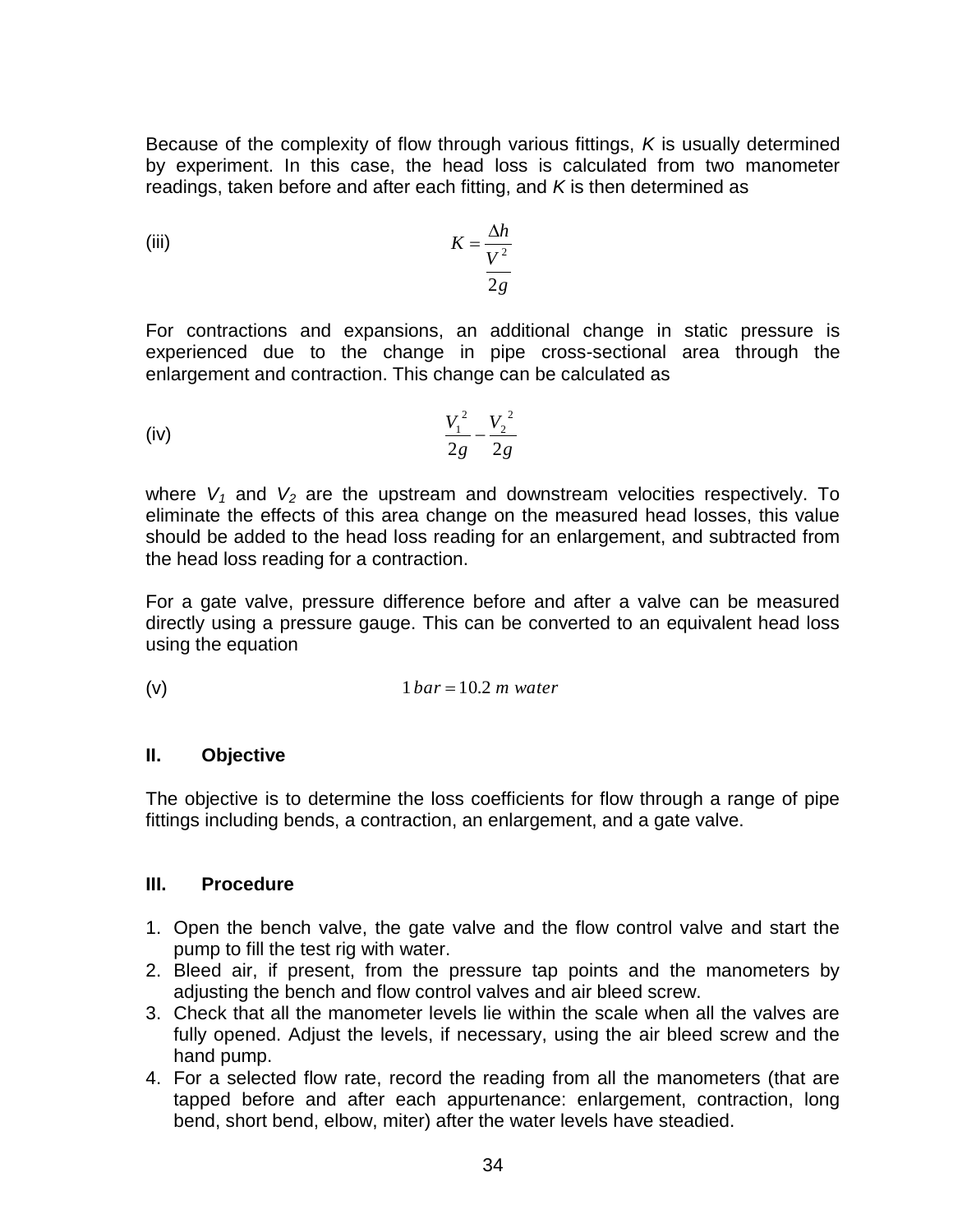- 5. Determine the flow rate by accumulating a fix volume of water in the volumetric tank with help of a stopper. Use a digital stopwatch to record time and the sight window of the bench to find the volume of water.
- 6. Repeat steps (4) and (5) for two more flow rates.
- 7. Clamp off the connecting tubes to the miter bend pressure tappings (to prevent air from being drawn into the system). Start with the gate valve fully closed and the bench valve and control valve fully open. Open the gate valve 50% of its total opening (after taking up any backlash). Record the gauge reading for the half open condition.
- 8. Adjust the flow rate with the control valve and measure pressure drop across the gate valve from the pressure gauge. Also, measure the volume flow rate by timed collection of water.
- 9. Repeat the step (8) for two more flow rates.

- 1. Calculate head loss (*hl*) across the fittings for each flow rate in step (4) (6).
- 2. Calculate the velocity head for each flow rate. Then calculate *K* for each bend using equation (iii); for the contraction and the enlargement using equations (iii) and (iv); and for the gate valve using equations (iii) and (v).
- 3. For each pipe fitting, plot head loss  $(h<sub>l</sub>)$  vs.  $V<sup>2</sup>/2g$ , and  $K$  vs. volumetric flow rate, *Q.*
- 4. Discuss your results. Specifically, comment on whether it is justifiable to treat the loss coefficient as a constant for a given fitting.